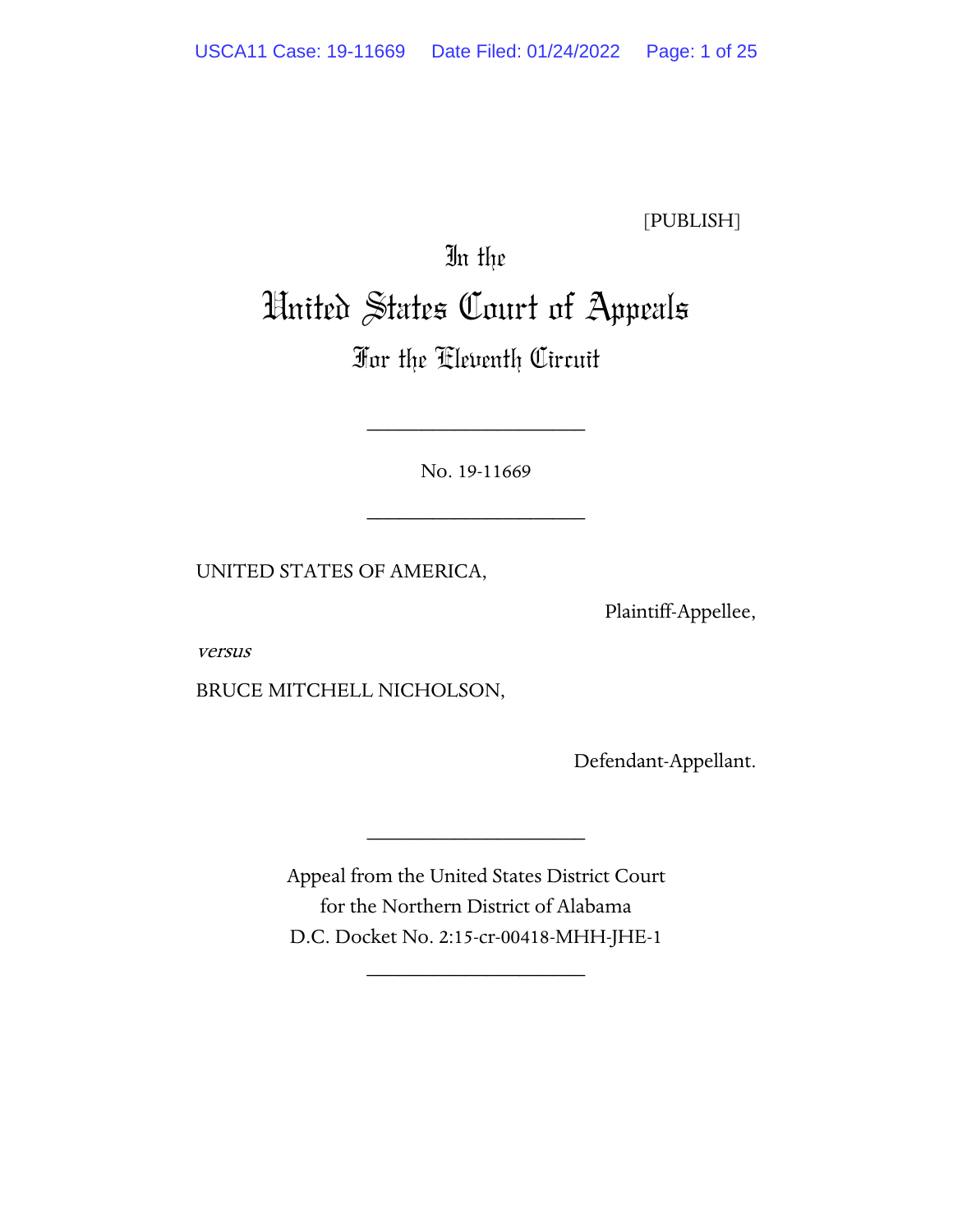Before JILL PRYOR, LUCK, and BRASHER, Circuit Judges.

### BRASHER, Circuit Judge:

Bruce Nicholson, an Alabama man convicted of federal child sex crimes and sentenced to life in prison, challenges his conviction on direct appeal. The main question in this criminal appeal is, as it often is, whether a criminal should "go free because the constable has blundered." People v. Defore, 150 N.E. 585, 587 (N.Y. 1926). Nicholson was convicted of heinous crimes—the long-term sexual exploitation of two children that came to light only after one became pregnant and he spirited both away across the country. But the FBI dawdled during its investigation. The FBI let physical evidence sit in a wrecker service's office in Kentucky for months before securing a warrant to seize it. And it searched a laptop seized in New York six months after its warrant's deadline. Nonetheless, the answer to the question on appeal is that the constable's blunders do not warrant reversing Nicholson's conviction as a matter of law. Accordingly, after careful consideration and with the benefit of oral argument, we affirm.

### I. BACKGROUND

Nicholson's conviction arises out of his interactions with two young girls: JF and KM. Nicholson had close personal relationships with both children and subjected each to sexual abuse from an early age. JF is Nicholson's daughter by Rebecca Ford, his longterm girlfriend, and KM is Ford's daughter from a previous relationship. Although KM and Nicholson are not biologically related,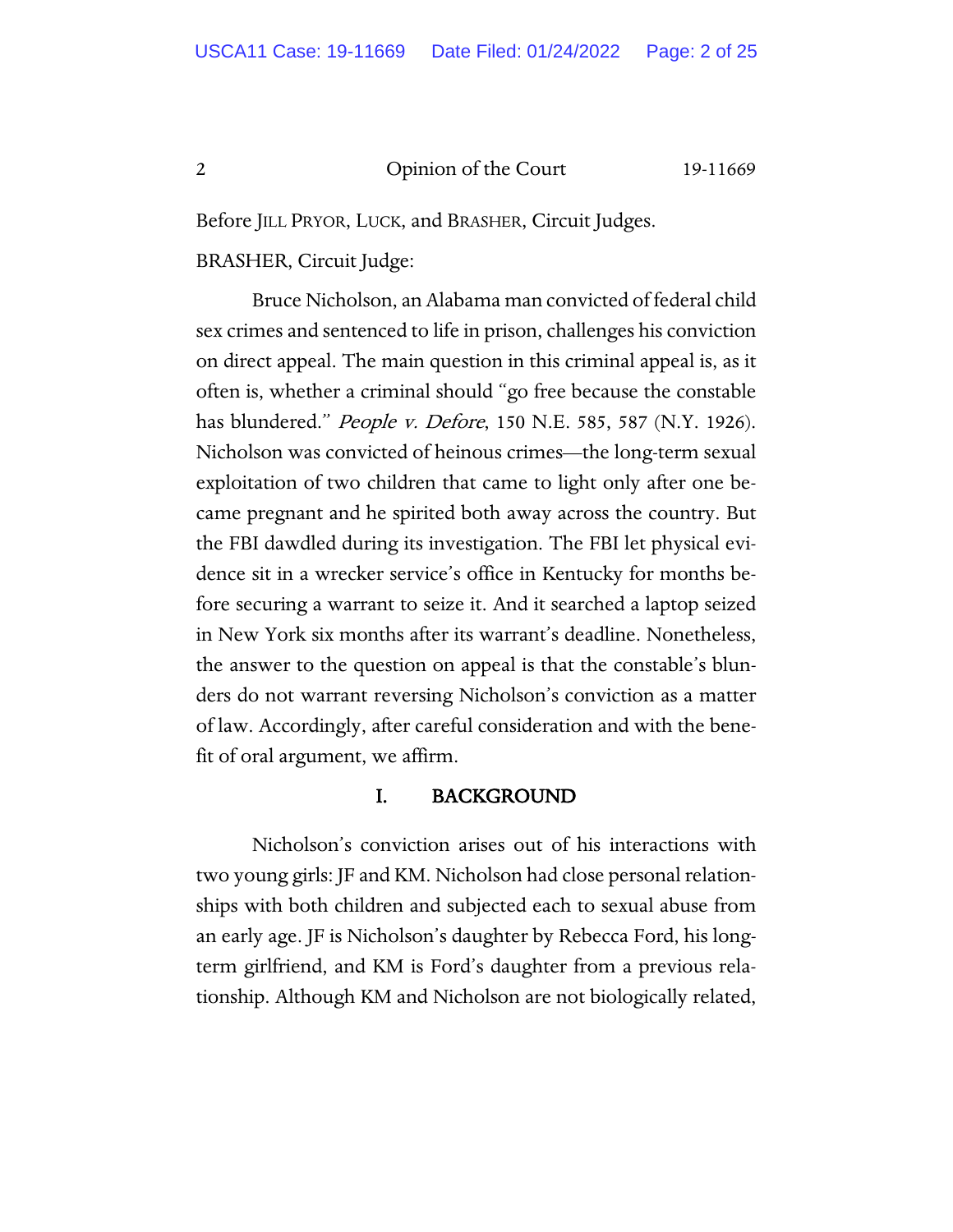she viewed him as her father and would often refer to him as "[d]ad" or "daddy."

A. Nicholson sexually abuses KM and JF.

JF and KM lived with Ford and Nicholson from JF's birth in 1998 to 2008. During that ten-year period, Nicholson repeatedly sexually abused both girls.

Nicholson began abusing KM, the older of the two children, when she was six or seven years old. He performed oral sex on KM, had her perform oral sex on him, touched her genitals, and used sex toys on her. Nicholson, who was employed as a truck driver, would bring KM along on work trips and continue the abuse while the two were traveling. Nicholson regularly viewed child pornography in KM's presence and showed her child pornography to explain what he wanted her to do with him.

JF, the younger child, was about seven years old when Nicholson first touched her genitals during a bath. After JF told a school counselor and her mother about the abuse, Nicholson threatened that he would stop loving her if she told anyone else. Afterwards, Nicholson continued to have sexual contact with JF, sometimes going to her bedroom and sometimes bringing her to his. When JF was eight or nine years old, Nicholson conducted what he called a "fashion show," during which he used a green camera to take sexually explicit pictures of JF and KM. He photographed the girls naked and wearing lingerie that he had purchased for them. During the "fashion show," Nicholson performed oral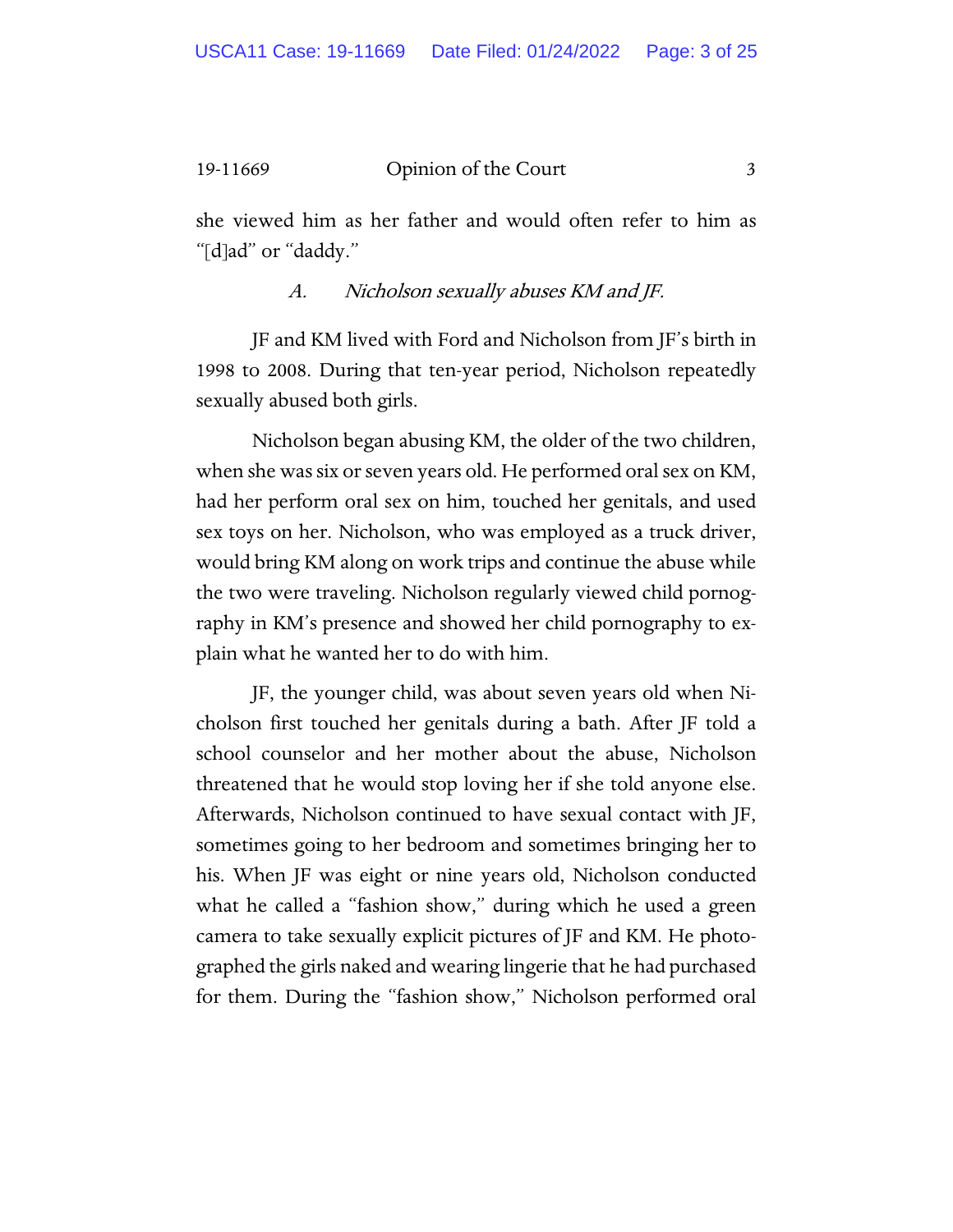sex on both girls. He would do so repeatedly during the ten-year period that the three lived together. Just as he did with KM, Nicholson showed JF child pornography. He also asked KM to teach and encourage JF so that she would perform the same sexual acts that KM did. Nicholson specifically wanted KM to teach JF "[t]o not be shy, to open up more, [and] to be more non-resistant."

In 2008, KM (then about twelve or thirteen years old) and JF (about ten years old) were removed from Nicholson and Ford's custody and went to live with Janet and Mark Baker, relatives of Ford's. When Janet Baker arrived at Nicholson's house to pick up the girls' belongings, she discovered light-up high heels "for women who worked in nightclubs," women's lingerie, and "very small dresses." KM told Baker that all these items were hers.

Despite moving in with the Bakers, JF and KM had regular weekend overnight visits with Nicholson, and his abuse of the girls continued. KM received a cellphone soon after the move that she used to text with Nicholson. Nicholson used his access to KM to solicit nude photos from her, requesting over text that she "send him something pretty." KM understood this request for what it was and complied, taking a picture of her genitals using her phone and sending it to Nicholson.

Two-and-a-half years after the girls were removed from Nicholson and Ford's home, Nicholson regained custody of JF. Although KM stayed with the Bakers, she continued her overnight visits with Nicholson, where she would stay in his room. Throughout this period, Nicholson continued to sexually abuse KM. He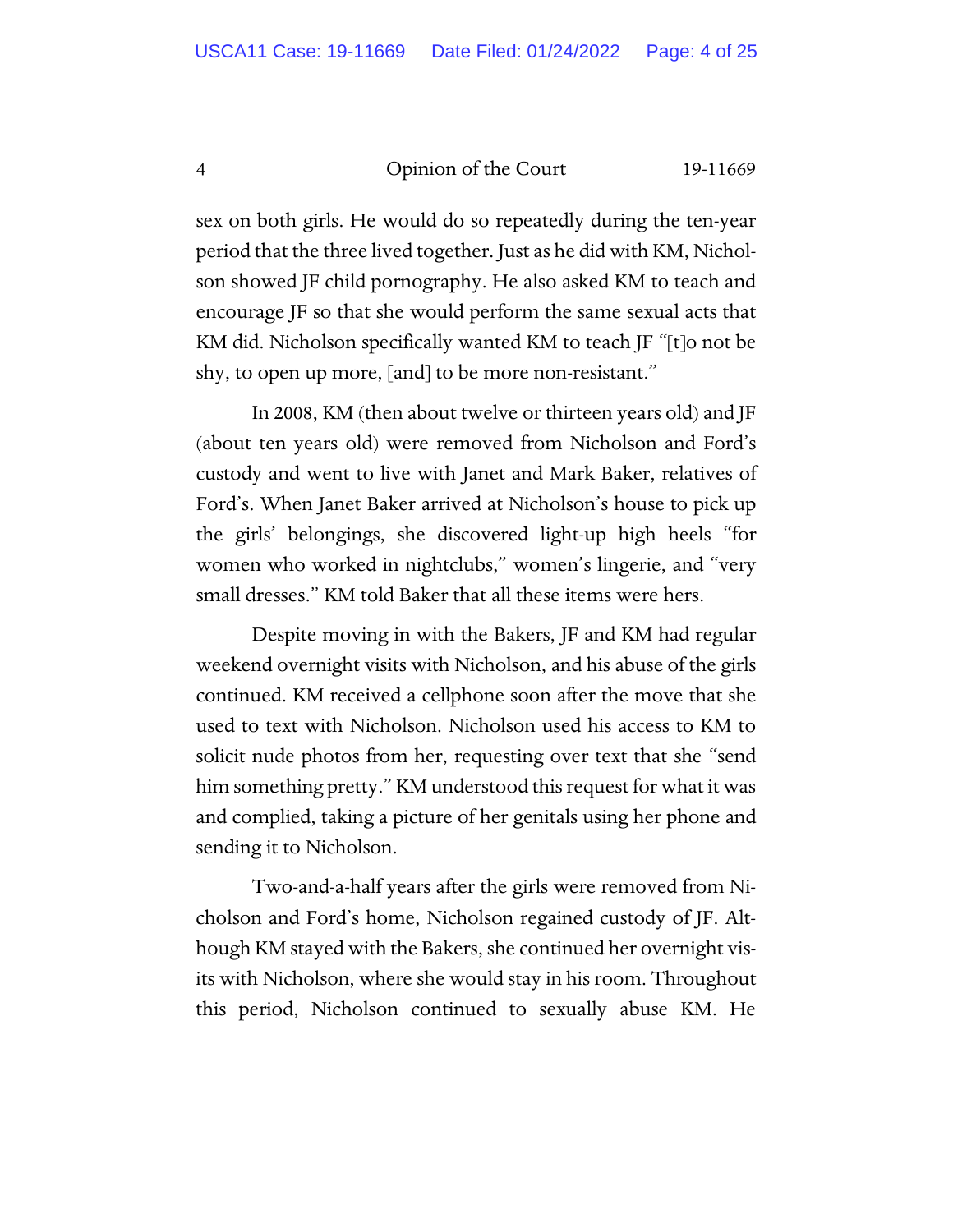escalated that abuse to vaginal intercourse beginning when KM was fourteen or fifteen years old.

When she was about sixteen years old, KM became pregnant by Nicholson. Nicholson continued having sex with KM after he learned that she was pregnant and was excited at the prospect that the child might be a girl. Nicholson also continued and escalated his abuse of JF, performing oral sex on her and attempting for the first time "to insert his fingers into [JF's] genitalia."

B. Nicholson takes the girls across state lines and is arrested.

In June 2012, Nicholson left Alabama with JF and KM "[b]ecause [KM] was pregnant and showing and [Nicholson] got scared." KM expected the move to be permanent, left her car in Alabama, and left a note for the Bakers. KM brought the lingerie that Nicholson had purchased for her. Initially, Nicholson took the girls to Florida. When "word had gotten out that [JF and KM] were missing," Nicholson left Florida, traveled through the Carolinas, and eventually arrived in New York. Along the way, Nicholson continued to have sex with KM.

In New York, Nicholson got a job driving eighteen-wheeler trucks for a company he had previously worked for in Alabama. He then left the vehicle that he had driven to that point, a Ford F-150, in the company's parking lot in New York, taking JF and KM with him in one of the company's eighteen-wheelers. While traveling in the eighteen-wheeler, Nicholson had KM sleep with him in his bunk and continued to perform oral sex on her.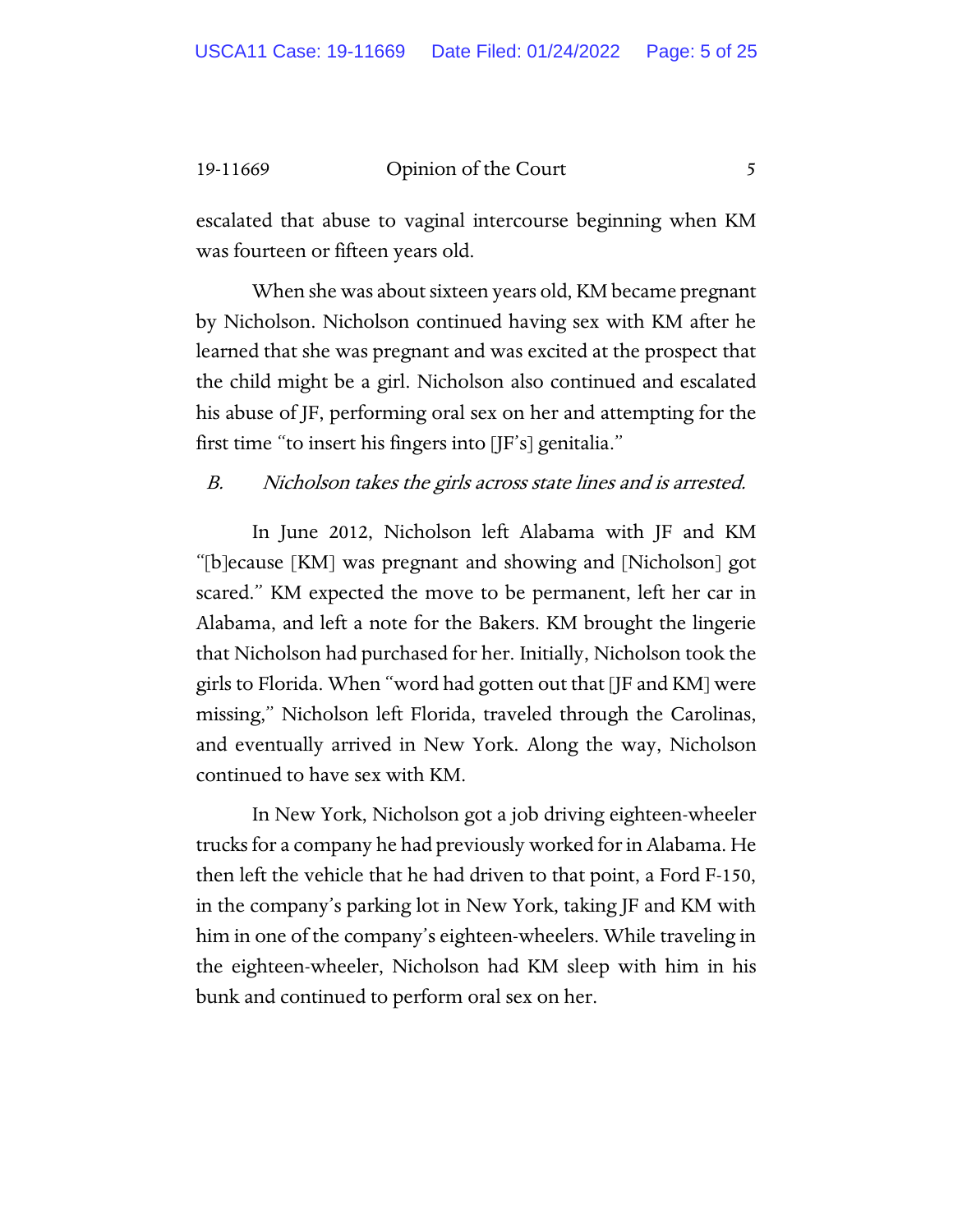When JF and KM disappeared, Baker contacted the local police department, which opened an investigation resulting in the issuance of a state arrest warrant charging Nicholson with interference with child custody. The FBI also became involved in the investigation, obtaining a federal arrest warrant for unlawful flight to avoid prosecution.

About a month after the girls were taken, the FBI discovered that Nicholson had been hired to drive an eighteen-wheeler and developed a plan to arrest him on his route. At the FBI's request, state police stopped the eighteen-wheeler in Kentucky and arrested Nicholson. FBI agents on the scene took custody of the girls. As part of a "cover story," neither JF nor KM mentioned their abuse in their initial interview with law enforcement. During a follow-up interview, however, KM told the FBI about the abuse "[b]ecause [she] had two babies in [her] belly to worry about, not [Nicholson]."

Although the FBI coordinated the nationwide search for Nicholson and two FBI agents arrived at the scene shortly after his arrest in Kentucky, the FBI did not search the eighteen-wheeler. Instead, after Nicholson's arrest, a Kentucky wrecker service towed the eighteen-wheeler, searched it, and maintained its contents in several boxes. The state police told the wrecker service "to hold onto [the truck's contents] and make sure nobody gets around them, [and] that the FBI would be there within a reasonable amount of time to receive them." Despite attempts to recover his belongings, Nicholson was unable to do so because the wrecker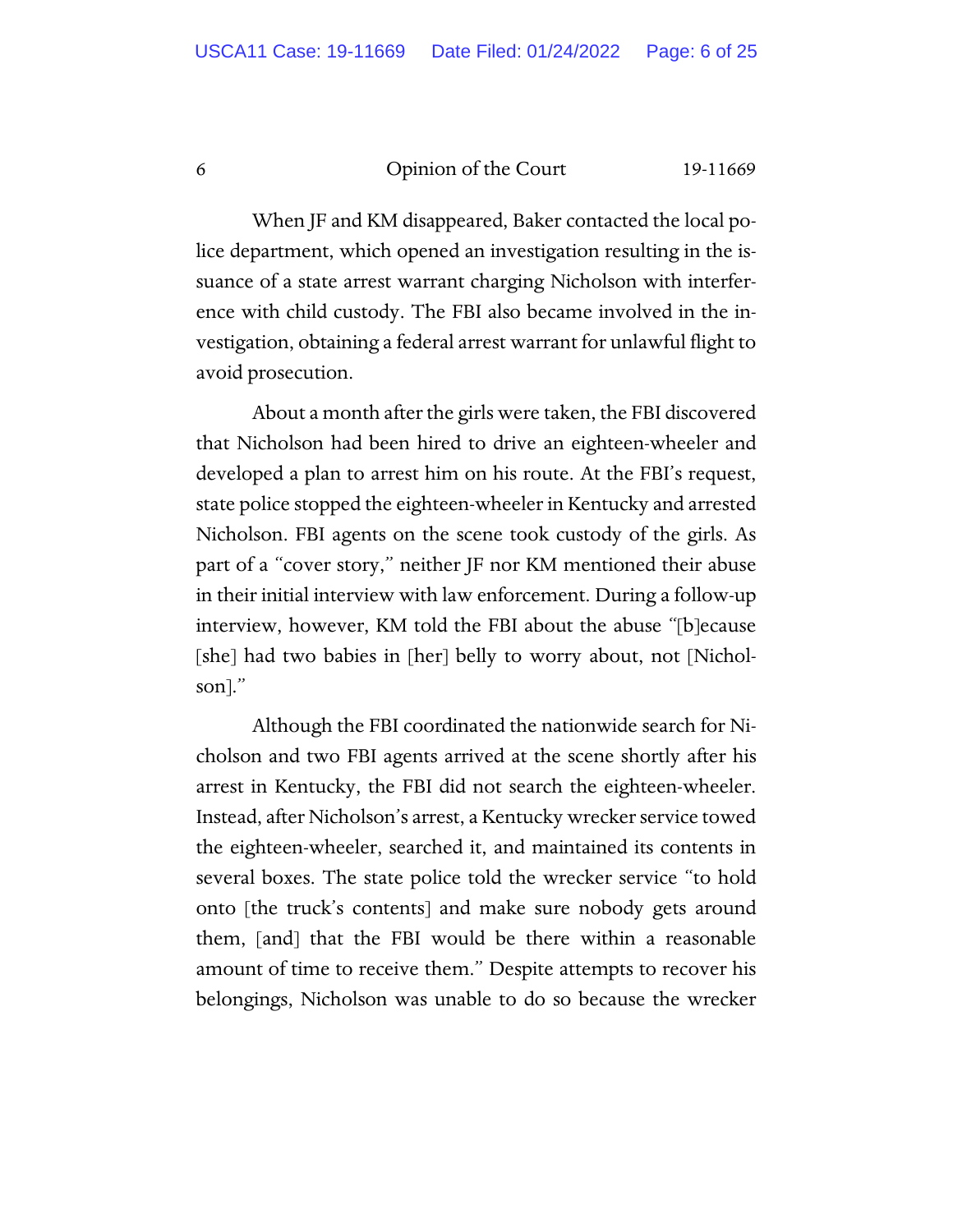service held the items on the expectation that the FBI would want them.

About six months after the arrest, the FBI obtained warrants to search the F-150 that Nicholson had left in New York and the contents of the eighteen-wheeler maintained by the wrecker service in Kentucky. They found a laptop in New York. In Kentucky, they found a green camera (which held pornographic images), sex toys, and related paraphernalia.

The FBI shipped the New York laptop to the FBI's Birmingham office so that it could be searched. The New York warrant included an attached addendum requiring all searches of electronic material to be completed within sixty days, although it allowed the government to request an extension "upon a showing of good cause." But the receiving FBI agent in Birmingham, unaware that the New York warrant imposed any time limit, did not proceed expeditiously. About four and a half months after receiving the computer and about six months after obtaining a warrant, the FBI imaged the laptop's hard drive and conducted a digital forensic analysis that uncovered child pornography.

### C. Nicholson is charged and convicted.

Nicholson was charged with child pornography and child sex abuse offenses in a six-count indictment in the Northern District of Alabama. Counts One and Two charged him under 18 U.S.C.  $\S$  2423(a) with the knowing transportation of a minor in interstate commerce with the intent that the minor "engage in sexual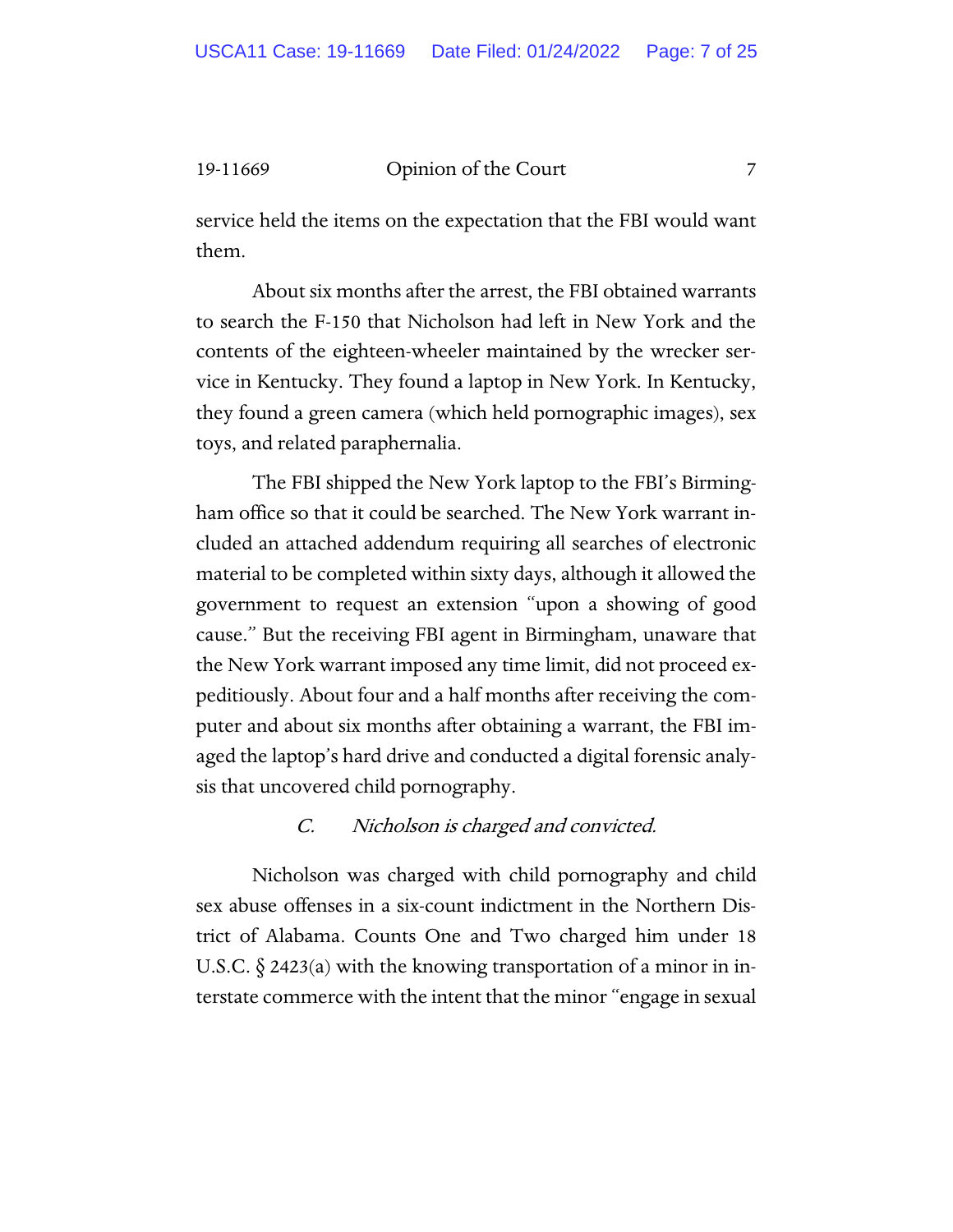activity for which a person can be charged with a criminal offense." Count One referenced KM and Count Two referenced JF. Count Three charged traveling in interstate commerce "for the purpose of engaging in illicit sexual conduct with [JF]," a violation of 18 U.S.C. § 2423(b). Count Four charged knowingly transporting by means of interstate commerce child pornography found on the laptop and camera, a violation of 18 U.S.C.  $\S$  2252A(a)(1). Count Five charged that Nicholson did "knowingly possess and access with intent to view" a laptop hard drive containing an image of child pornography, "including an image that involved a prepubescent minor and a minor who had not attained 12 years of age," which was transported in interstate commerce in violation of 18 U.S.C.  $\S$  $2252A(a)(5)(B)$ ,  $(b)(2)$ . And lastly, Count Six charged that Nicholson attempted to and did use, persuade, induce, entice, and coerce a minor, KM, to engage in sexually explicit conduct for the purpose of producing an image of that conduct in a manner affecting interstate commerce, a violation of 18 U.S.C.  $\S$  2251(a), (e).

Before trial, Nicholson moved to suppress evidence from the Kentucky and New York searches, arguing that each violated the Fourth Amendment. The district court held a hearing. The FBI's case agent testified that he did not know about the incriminating contents of the eighteen-wheeler until later interviews with JF and KM and that he learned that the wrecker service had kept the items only after an investigation. Both FBI agents at the scene of the arrest testified that they never searched the truck, knew nothing about a wrecker service, gave no instructions to the state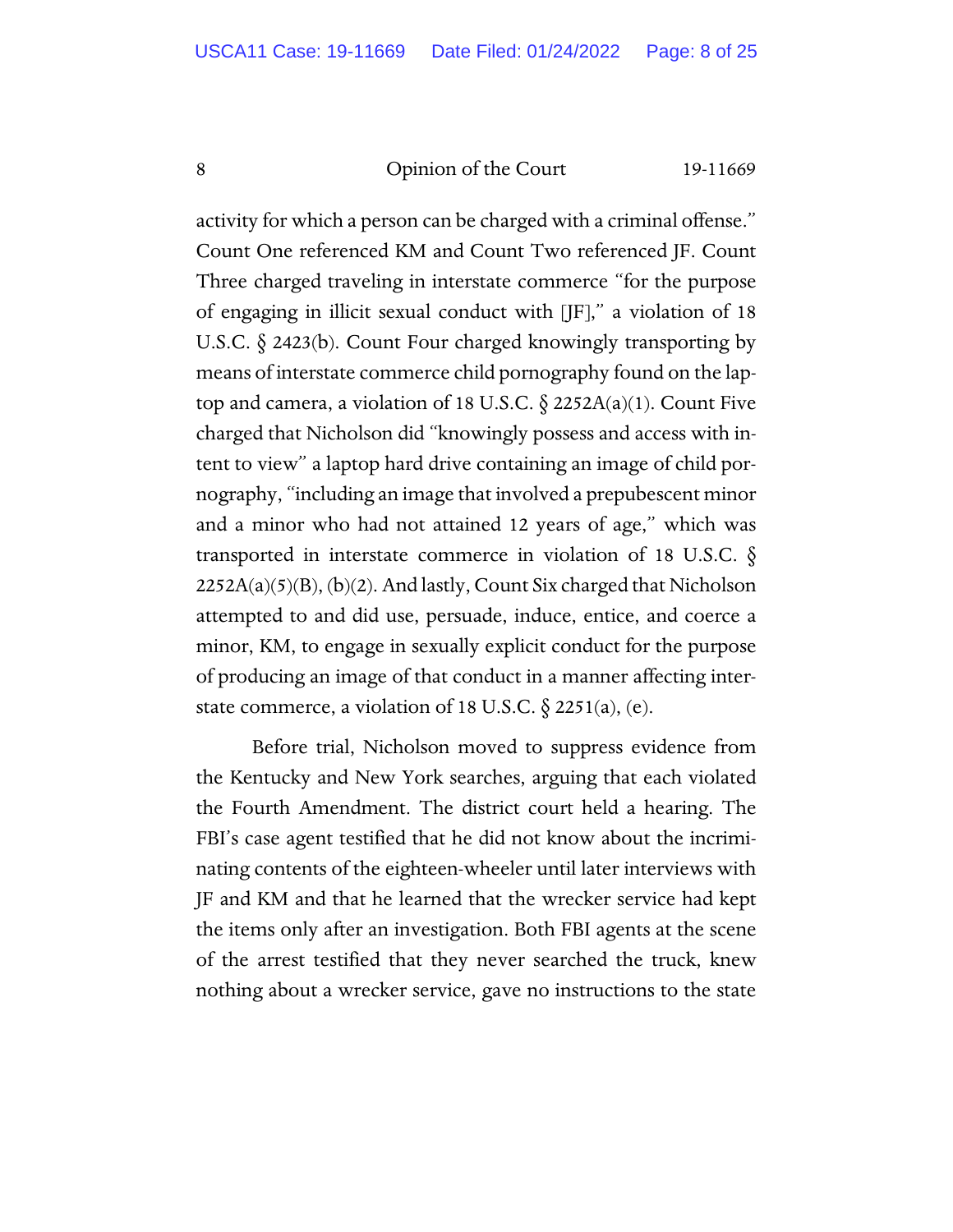police as to any items in the truck, and had no knowledge of what happened to the truck's contents. The district court denied Nicholson's motion as to the Kentucky search. Relevant to this appeal, the district court found that "[t]he record demonstrates that none of the three FBI agents who testified at the suppression hearing asked Kelly's Wrecker Service to hold the boxes of items taken from [Nicholson's eighteen-wheeler] until agents secured a federal search warrant."

Nicholson renewed his suppression motions at trial. Based on new testimony from employees of the wrecker service that the court found signaled a "purpose . . . to assist law enforcement efforts," it determined that "a Fourth Amendment violation ha[d] occurred" with respect to the Kentucky search. But the court declined to suppress the evidence, stating that "[p]ursuant to Herring, because . . . the public interest is so high in a case of this nature involving allegations of sexual abuse of children, the Court . . . overrules the defendant's effort to suppress the evidence." The court took the same approach regarding the New York search, explaining that "[b]ecause the costs in this case are significant . . . the Court should not suppress the evidence" despite a determination that "there was a Fourth Amendment violation with respect to the New York search warrant."

During the trial, the government also sought to admit six old images of KM and JF found in the unallocated space of the camera to show Nicholson's history and relationship with the girls. Unlike the more recent images of child pornography on the camera, these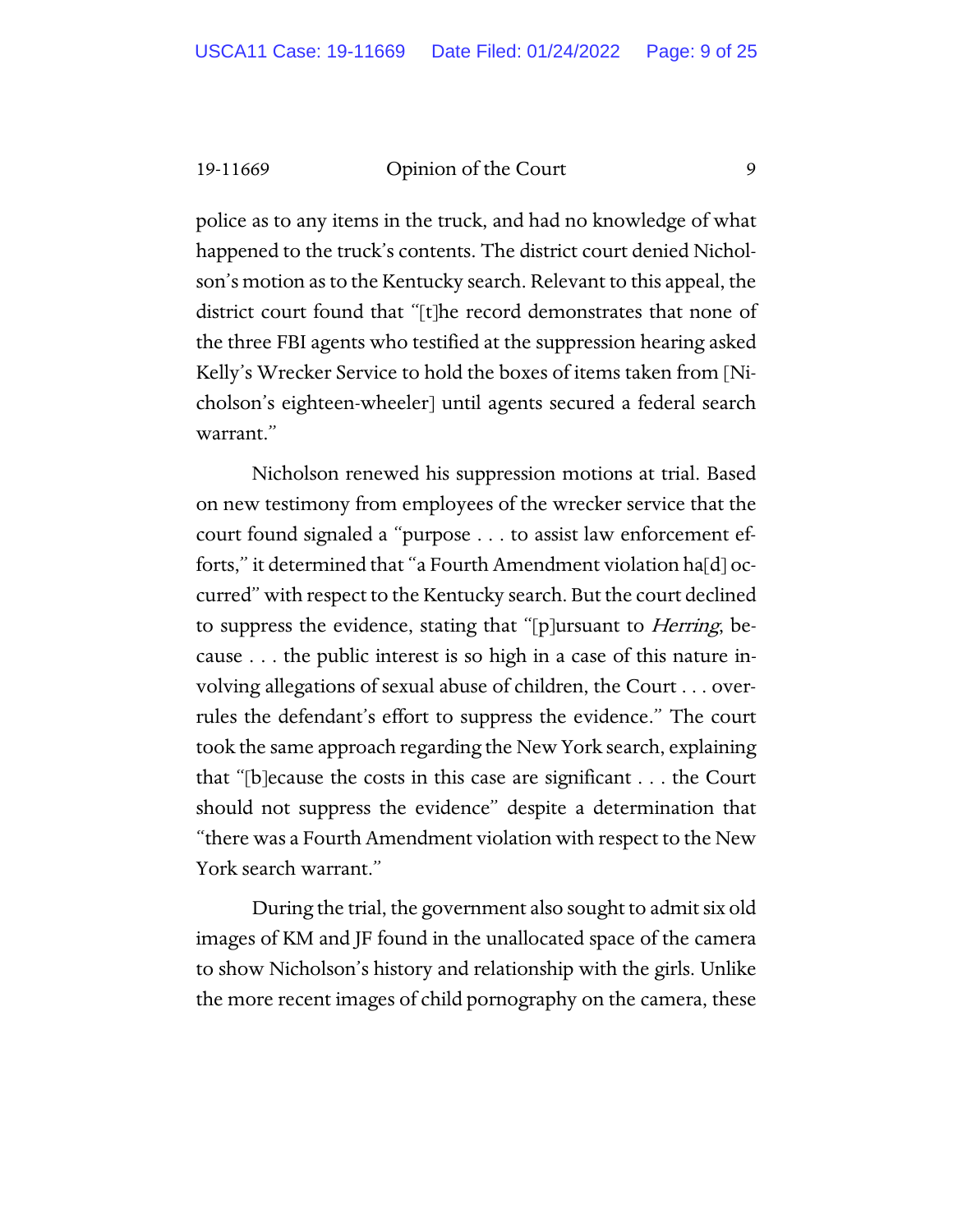images had been deleted and were held in the camera's unallocated space. The district court allowed the exhibits to be admitted into evidence and briefly published to the jury. At trial, it became clear that the government had searched the camera's unallocated space only after Nicholson's own expert alerted the government to the presence of additional pictures in that space. And it also became clear that the government could have searched this space earlier, but negligently failed to do so. Based on this revelation, Nicholson argued that these images were protected by the work product privilege and that his defense was prejudiced by allowing the government to introduce evidence that it could have discovered and disclosed long before. He moved for a mistrial or the exclusion of the images in the alternative. The district court denied his motions. But, later, the court excluded the exhibits as cumulative, and instructed the jury that "[t]here were a few exhibits . . . initially admitted into evidence but I have eliminated them from the record: [t]hose are Government's Exhibits 3, 4, 5, 6, 7 and 8, so you will not have those exhibits with you back in the jury room."

At the conclusion of a four-day trial, Nicholson was convicted on all counts and sentenced to concurrent terms of life in prison for Counts One and Two, 360 months for Counts Three and Six, and 120 months for Counts Four and Five. He timely appealed.

### II. DISCUSSION

Nicholson makes three main arguments, with multiple subarguments. First, he argues that the evidence was insufficient to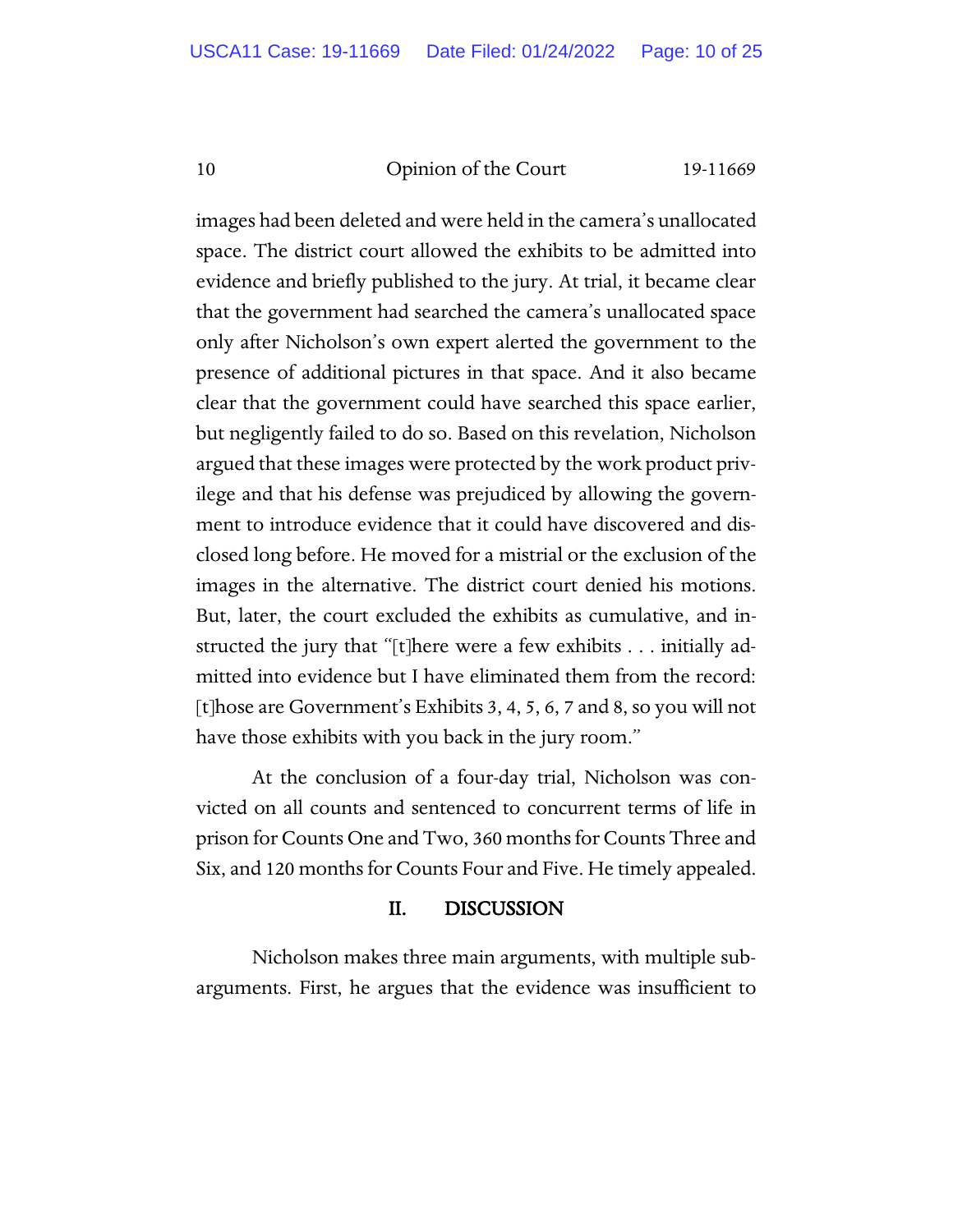convict him of three counts: two counts for crimes against JF and one for producing child pornography with KM. Second, he asks for a new trial on the grounds that the district court should have suppressed the evidence from the New York and Kentucky searches. Third, he argues that the district court should have granted a mistrial when it admitted, but then excluded, six images of the girls from the camera's unallocated space. We address each issue in turn.

### A. The Evidence Was Sufficient to Convict Nicholson on Counts Two, Three, and Six.

We begin with Nicholson's challenges to his convictions under Counts Two, Three, and Six of the indictment.

Nicholson first argues that there was insufficient evidence to convict him of the intent element of Counts Two and Three, which charged sex crimes against JF under 18 U.S.C. § 2423. Count Two charged that he transported JF in interstate commerce with the intent that she engage in criminal sexual activity under Florida and North Carolina law. See 18 U.S.C. § 2423(a). Both Florida law and North Carolina law criminalize, among other things, oral sex and sexual touching between adults and young children. See generally FLA. STAT. § 800.04 (2012); N.C. GEN. STAT. § 14-27.7(a) (2012). Count Three charged interstate travel with the intent to engage in illicit sexual conduct with JF in violation of 18 U.S.C.  $\S$  2423(b). "[I]llicit sexual conduct" includes the production of child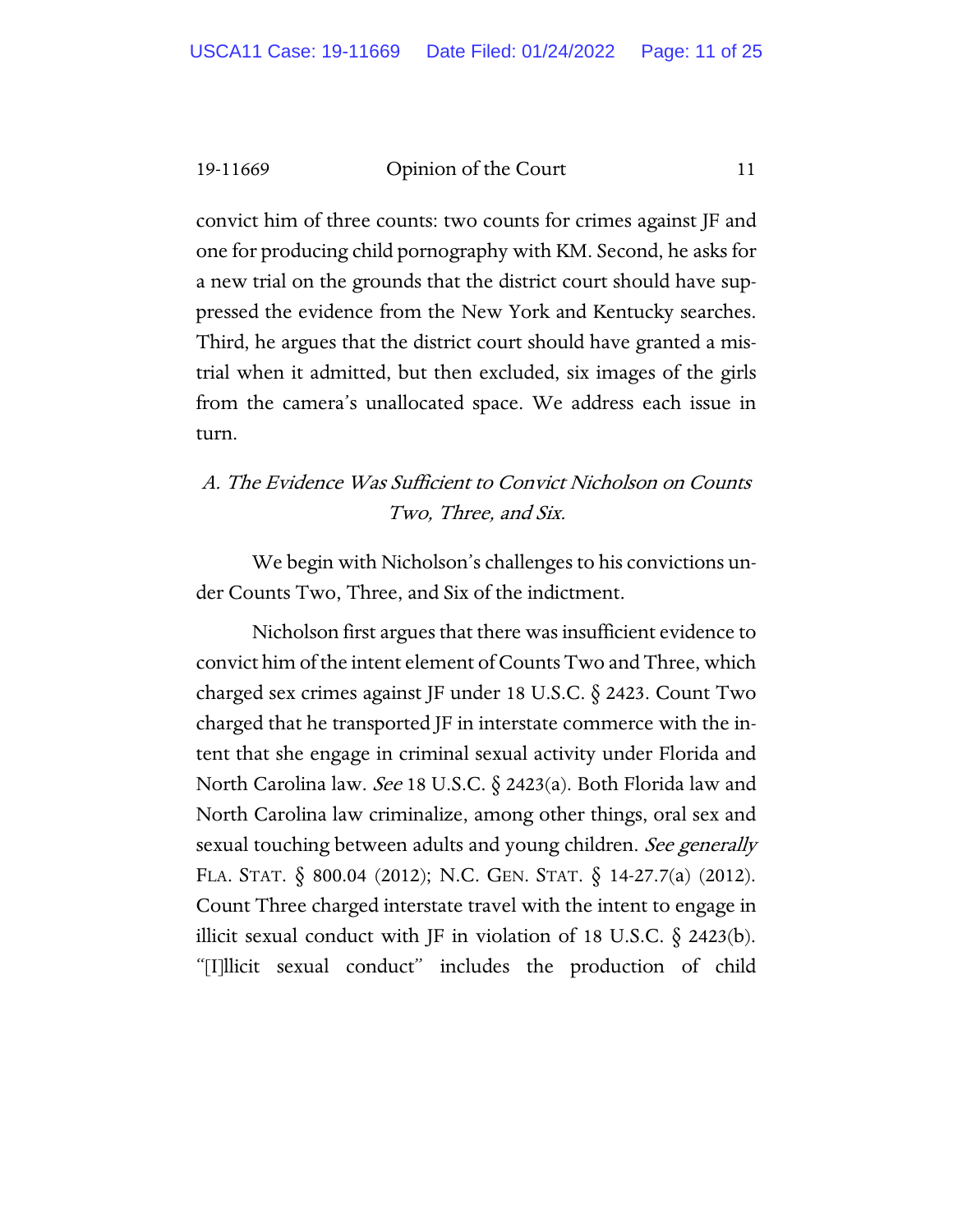pornography and "a sexual act . . . with a person under 18 years of age." 18 U.S.C. § 2423(f).

We will affirm a jury's verdict "if a reasonable trier of fact could conclude that the evidence establishes guilt beyond a reasonable doubt." United States v. Ortiz, 318 F.3d 1030, 1036 (11th Cir. 2003) (quoting *United States v. Miles*, 290 F.3d 1341, 1355 (11th Cir. 2002)). We have further explained that a verdict will stand "if there is 'any reasonable construction of the evidence [that] would have allowed the jury to find the defendant guilty beyond a reasonable doubt." United States v. Hough, 803 F.3d 1181, 1187 (11th Cir. 2015) (quoting *United States v. Friske*, 640 F.3d 1288, 1291 (11th Cir. 2011)).

The crux of Nicholson's argument is that, unlike KM, JF testified that Nicholson did not perform sex acts on her over the course of the trip, including their stops in Florida and North Carolina. The best evidence of what he intended, Nicholson argues, is what actually happened—i.e., no sexual contact with JF. Accordingly, Nicholson argues that no reasonable jury could conclude that he transported JF across state lines with the intent that she engage in criminal sexual activity (Count Two) or the intent to engage in illicit sexual conduct with her (Count Three).

We disagree that the evidence was insufficient to convict on Counts Two and Three. It is true, of course, that some of "the most probative evidence of intent will be objective evidence of what actually happened." *Washington v. Davis*, 426 U.S. 229, 253 (1976) (Stevens, J., concurring). But we have held that the government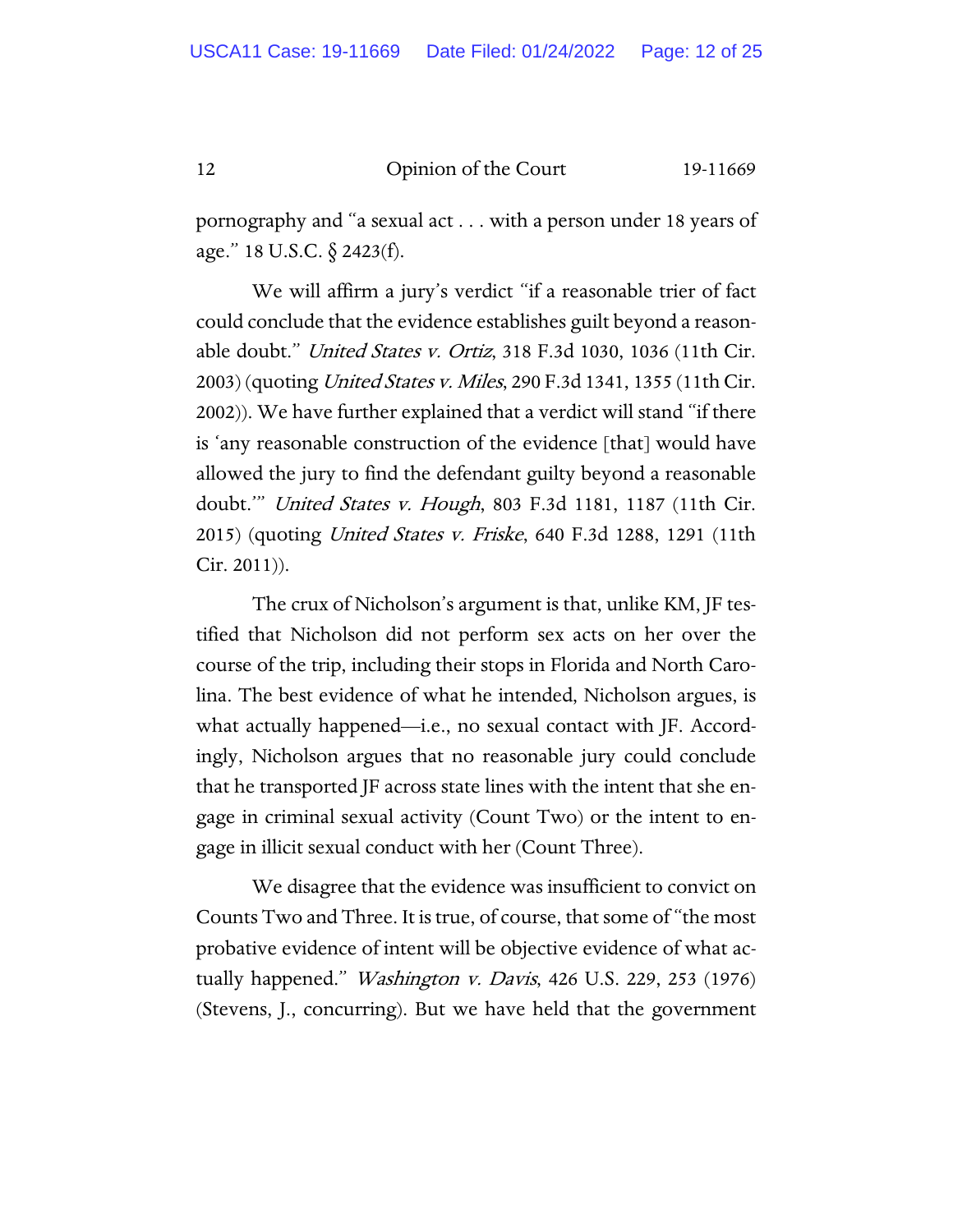need not prove actual sexual activity to convict under Section 2423. See United States v. Carter, 776 F.3d 1309, 1322 (11th Cir. 2015); United States v. Hersh, 297 F.3d 1233, 1245–46 (11th Cir. 2002). And evidence of actual sex acts is also not the only way to prove the criminal intent to commit those acts. Here, Nicholson ignores powerful evidence that he took JF across state lines for sex-related purposes, even if he never followed through. There is ample evidence that Nicholson sexually abused JF in Alabama, and JF testified that Nicholson's abuse escalated in the time leading up to their trip. Moreover, given that Nicholson took KM on the trip to have sex with her, one could infer that he took JF for the same reason. A reasonable jury could conclude that Nicholson took JF because he intended to engage in sex acts with her.

Next, Nicholson claims that there is insufficient evidence in the record that the Northern District of Alabama is a proper venue for Count Six, which charged the production of child pornography in violation of 18 U.S.C.  $\S$  2251(a), (e). Count Six is based on a text message Nicholson sent to KM, then living with Janet Baker in Trussville, Alabama, requesting that she "send him something pretty." KM testified that, based on her experience with Nicholson, she understood the message to be requesting that she send a sexually explicit image of herself. KM complied, sending Nicholson a picture of her vagina.

Nicholson argues that the government introduced insufficient evidence at trial to establish that the text message was sent or received in the Northern District of Alabama. We disagree. "The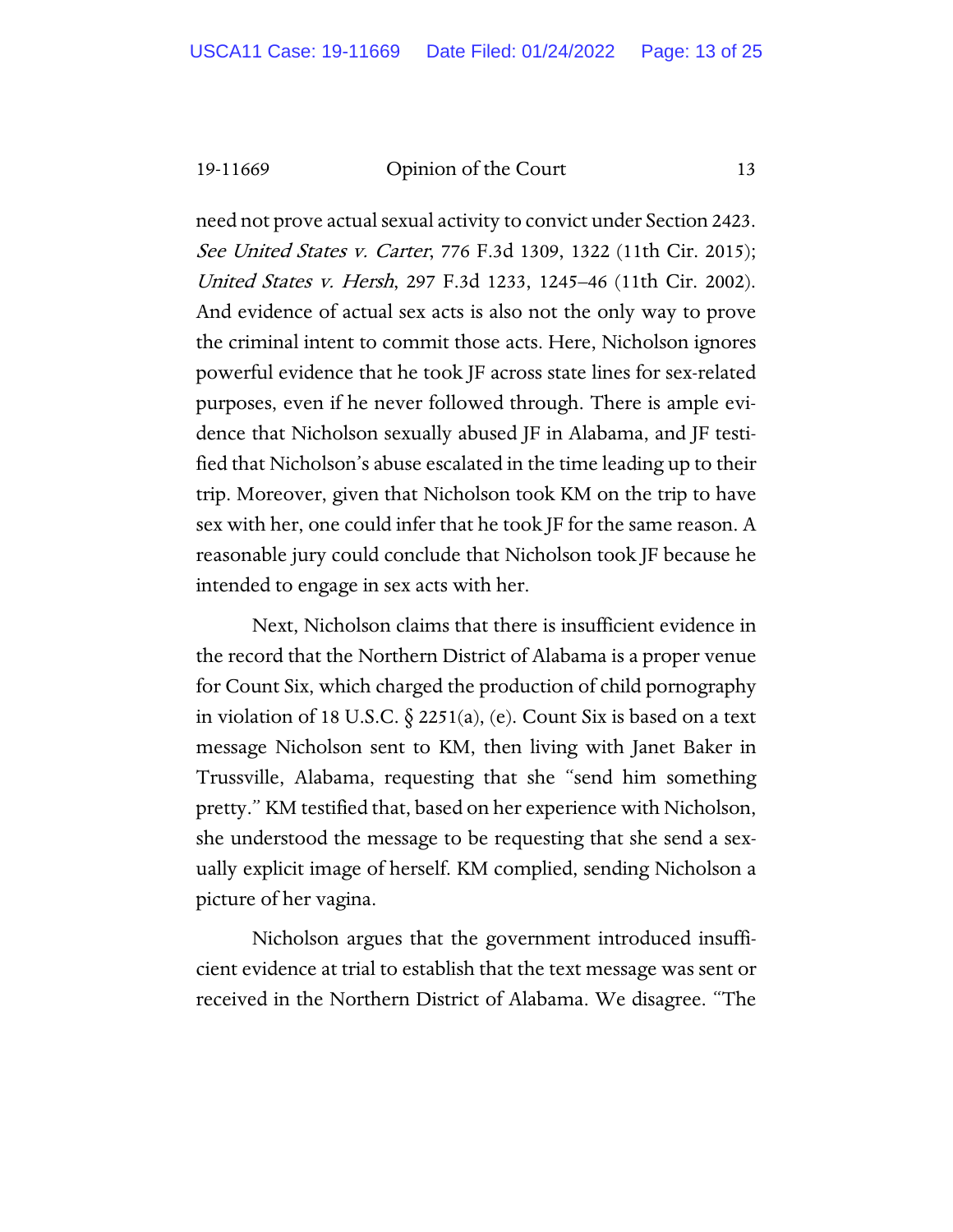Constitution, the Sixth Amendment, and Rule 18 of the Federal Rules of Criminal Procedure guarantee defendants the right to be tried in the district in which the crime was committed." United States v. Little, 864 F.3d 1283, 1287 (11th Cir. 2017) (quoting United States v. Breitweiser, 357 F.3d 1249, 1253 (11th Cir. 2004)). "But venue need only be proved by a preponderance of the evidence as opposed to beyond a reasonable doubt." Id. (internal quotation marks omitted) (quoting United States v. Rivamonte, 666 F.2d 515, 517 (11th Cir. 1982)). We have also explained that "there need not be direct proof of venue where circumstantial evidence in the record as a whole supports the inference that the crime was committed in the district where venue was laid." United States v. Turner, 586 F.2d 395, 397 (5th Cir. 1978).

Here, trial testimony linked Count Six to the Northern District of Alabama. KM testified that Nicholson communicated with her by text message using a phone that she received only after she was placed into the custody of the Bakers in Trussville, Alabama, a city in the Northern District. KM also testified that Nicholson requested that she take and send the explicit image forming the basis of Count Six using this phone. The record gives us no reason to think that KM, a minor child, would have texted Nicholson from anywhere else than from the district in which she lived at the time. In the light of the whole record, there was sufficient evidence of venue in the Northern District of Alabama for Count Six.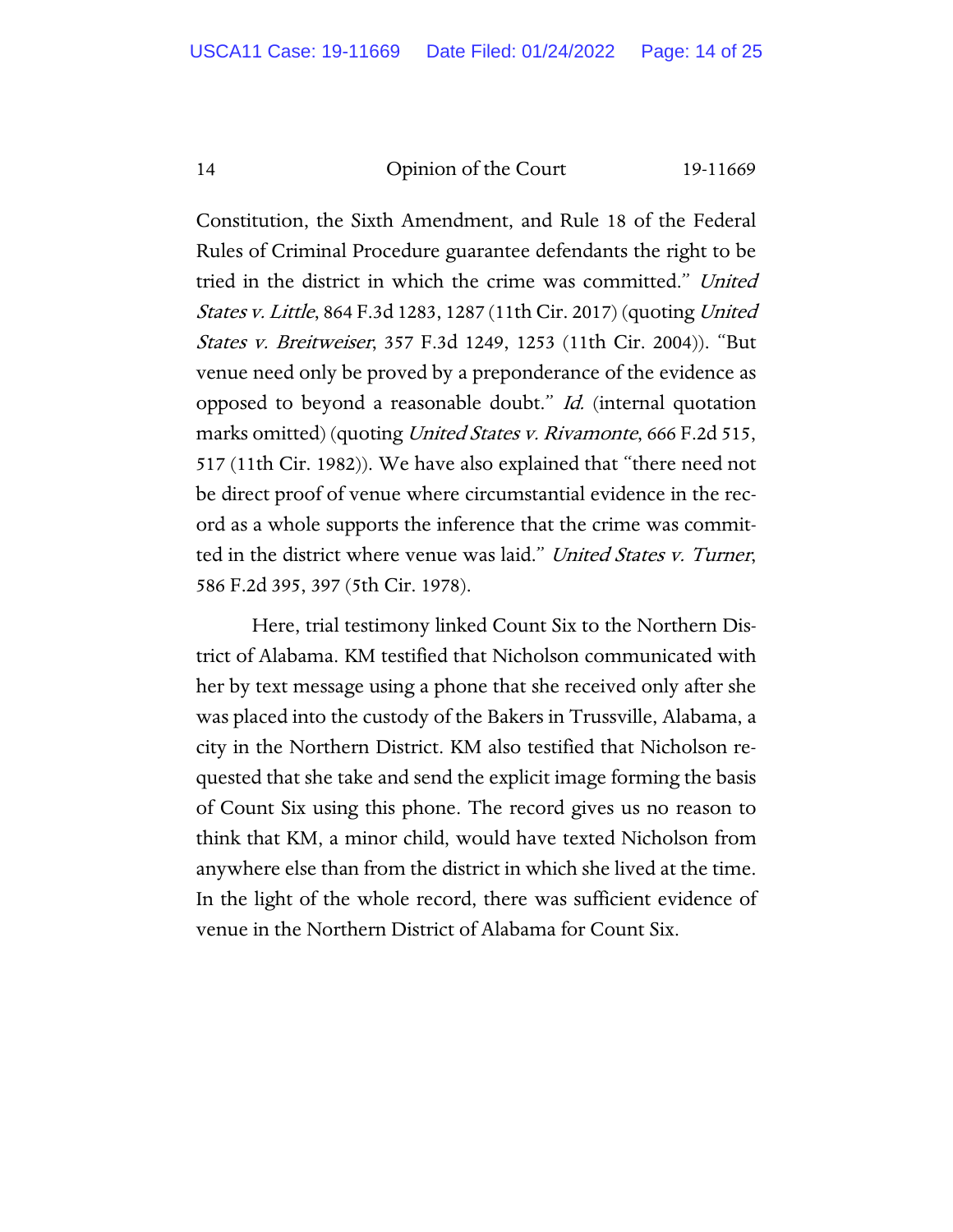### B. The FBI's Negligence Does Not Justify Excluding the New York or Kentucky Evidence.

Now we turn to the district court's decisions not to suppress the evidence from the New York and Kentucky searches. We address each search in turn.

### 1. The New York Search

Nicholson argues that the district court should have granted his motion to suppress images of child pornography found on his laptop in New York. He argues that the government failed to follow an addendum appended to the warrant that required that any search of electronic media be completed within sixty days. The government concedes that it searched the laptop outside the sixtyday period but argues that suppression is not warranted because Nicholson was not prejudiced, and the delay was not deliberate.

Our "[r]eview of a district court's denial of a motion to suppress is a mixed question of law and fact." United States v. Delancy, 502 F.3d 1297, 1304 (11th Cir. 2007). As such, we accept the district court's factual findings as true unless clearly erroneous, and "review the district court's interpretation and application of the law de novo." Id.

The district court found the following facts, which Nicholson does not challenge on appeal. On December 18, 2012, the FBI obtained a search warrant from a magistrate judge in the Northern District of New York authorizing a search of Nicholson's New York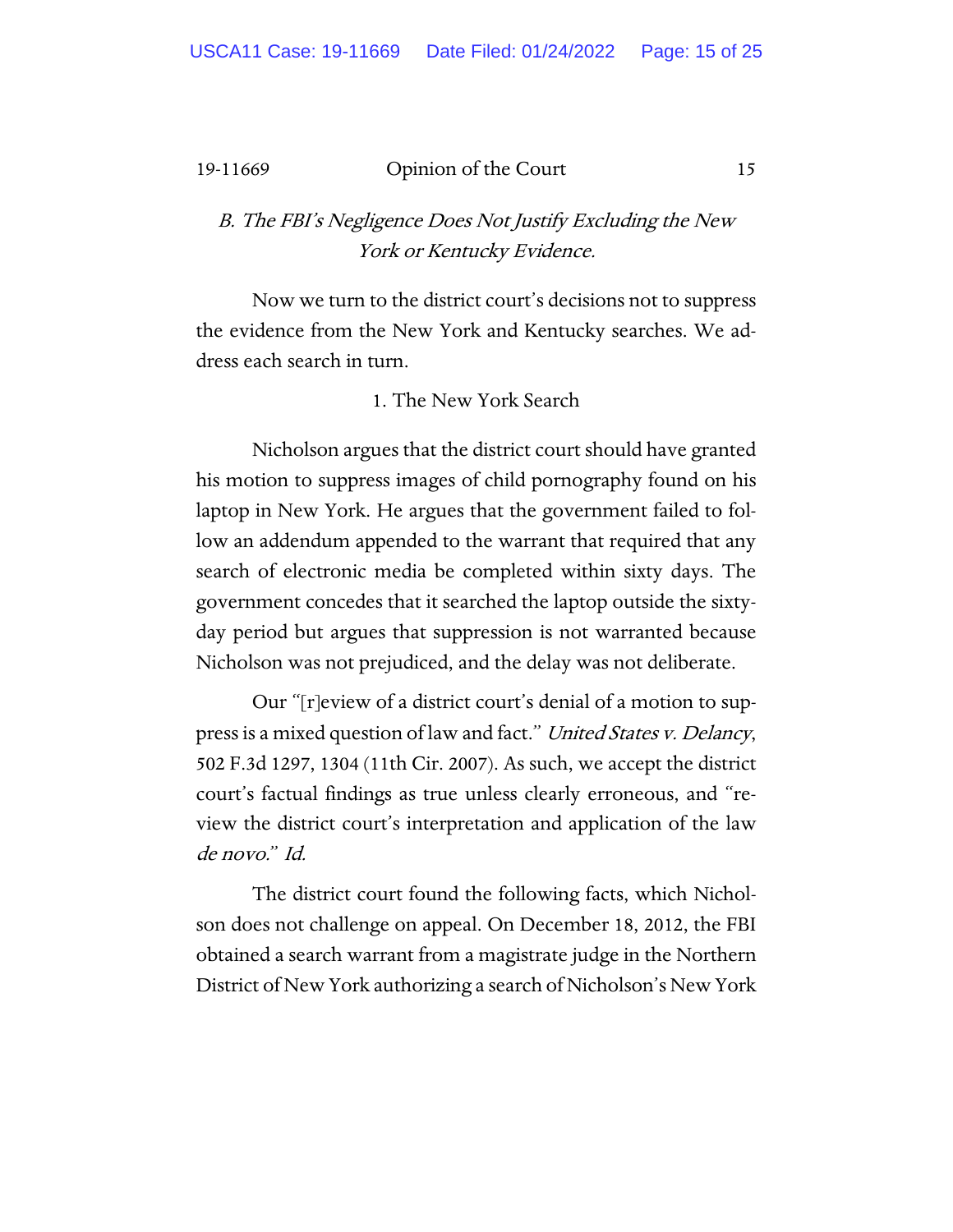F-150 and "any computers, computer equipment, and/or any other electronic media [present] at the time [of] the search." The warrant included an attached addendum that said in part that "[t]he computer or electronic media search authorized by this warrant shall be completed within sixty (60) days of the date of this warrant. This period may be extended by the court upon a showing of good cause."

The next day, law enforcement executed the warrant, searched the F-150, and seized Nicholson's laptop. The laptop was then shipped to the FBI's Birmingham office, which received it on January 31, 2013. The relevant FBI agent in Birmingham was unaware that the New York warrant imposed a sixty-day limit. About six months after it obtained the warrant, the FBI mirror imaged the laptop's hard drive and conducted a digital forensic analysis. It found child pornography. The government concedes that it neither complied with the addendum nor requested an extension from the magistrate judge.

Nicholson contends that the government's failure to comply with the terms of the addendum necessarily violated the Fourth Amendment and justifies suppressing the evidence gathered from the laptop. We disagree. Although the government did not comply with the temporal limitation in the magistrate judge's order, we cannot say that this failure rises to a Fourth Amendment violation. In contrast to the Federal Rules of Criminal Procedure, the Fourth Amendment "does not specify that search warrants contain expiration dates" and "contains no requirements about when the search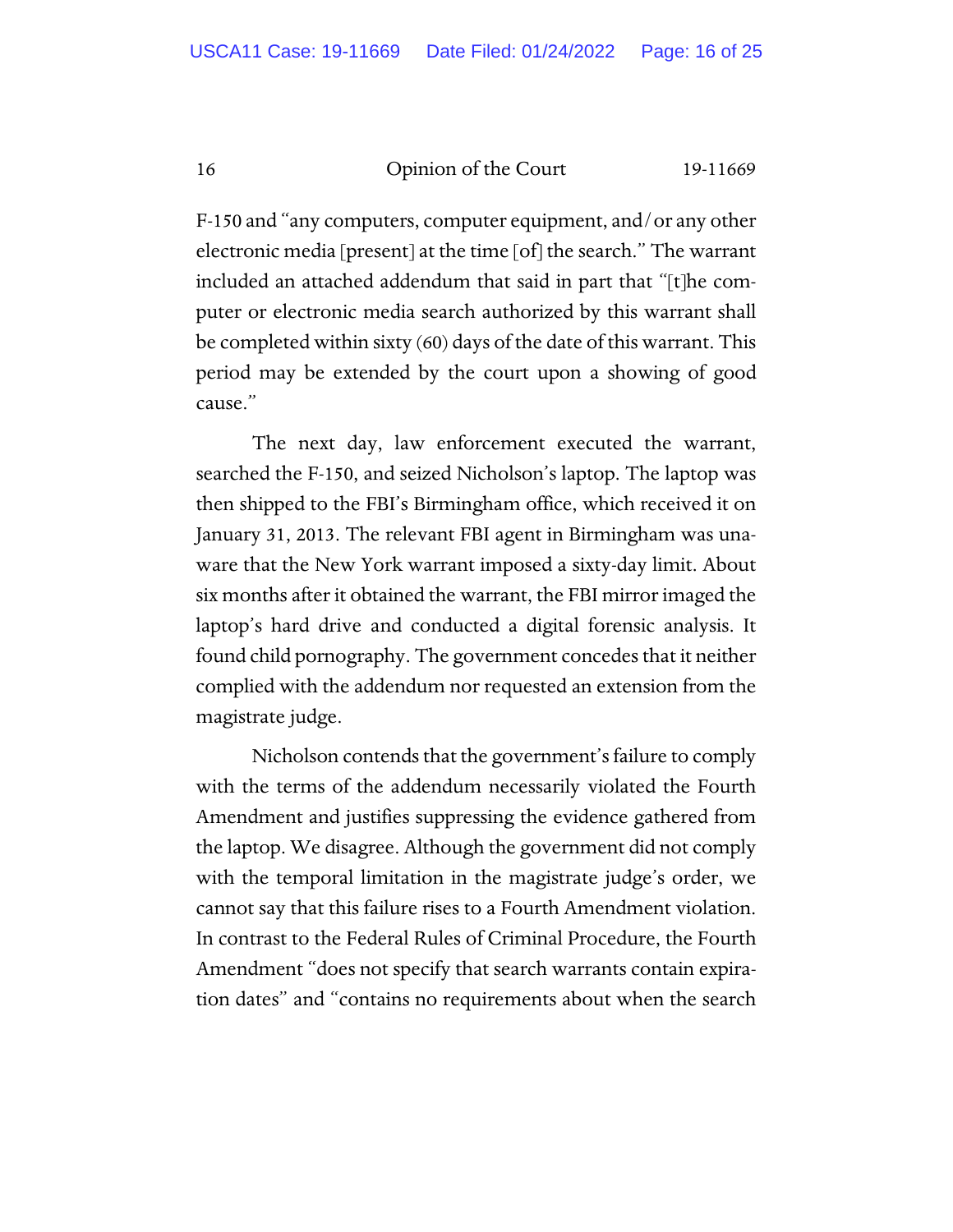or seizure is to occur or the duration [thereof]." United States v. Gerber, 994 F.2d 1556, 1559 (11th Cir. 1993) (emphases omitted). Accordingly, when the police complete a search after the deadline in a warrant, the key constitutional question is whether the probable cause that justified the warrant went stale or dissipated because of the delay. Id. at 1560. As relevant here, the circumstances providing the probable cause to search the electronically stored images on a laptop in police custody did not dissipate or go stale over 100 days. See, e.g., United States v. Touset, 890 F.3d 1227, 1238 (11th Cir. 2018) (rejecting staleness challenge to search of electronic child pornography); United States v. Brewer, 588 F.3d 1165, 1173 (8th Cir. 2009) (passage of several months does not dissipate probable cause for searching "electronically-stored files in the custody of law enforcement"). For this reason, the probable cause that justified the initial seizure of the laptop continued to justify the belated search, and the delay between the seizure of the laptop and the search of the laptop was not constitutionally unreasonable.

Instead of rising to the level of a Fourth Amendment violation, we believe the government's belated search in this case is comparable to a violation of Rule 41 of the Rules of Criminal Procedure, which contains a temporal limitation similar to the magistrate judge's addendum. See FED. R. CRIM P. 41. We have held that "noncompliance with Rule 41 requires suppression of evidence only where (1) there was 'prejudice' in the sense that the search might not have occurred or would not have been so abrasive if the rule had been followed, or (2) there is evidence of intentional and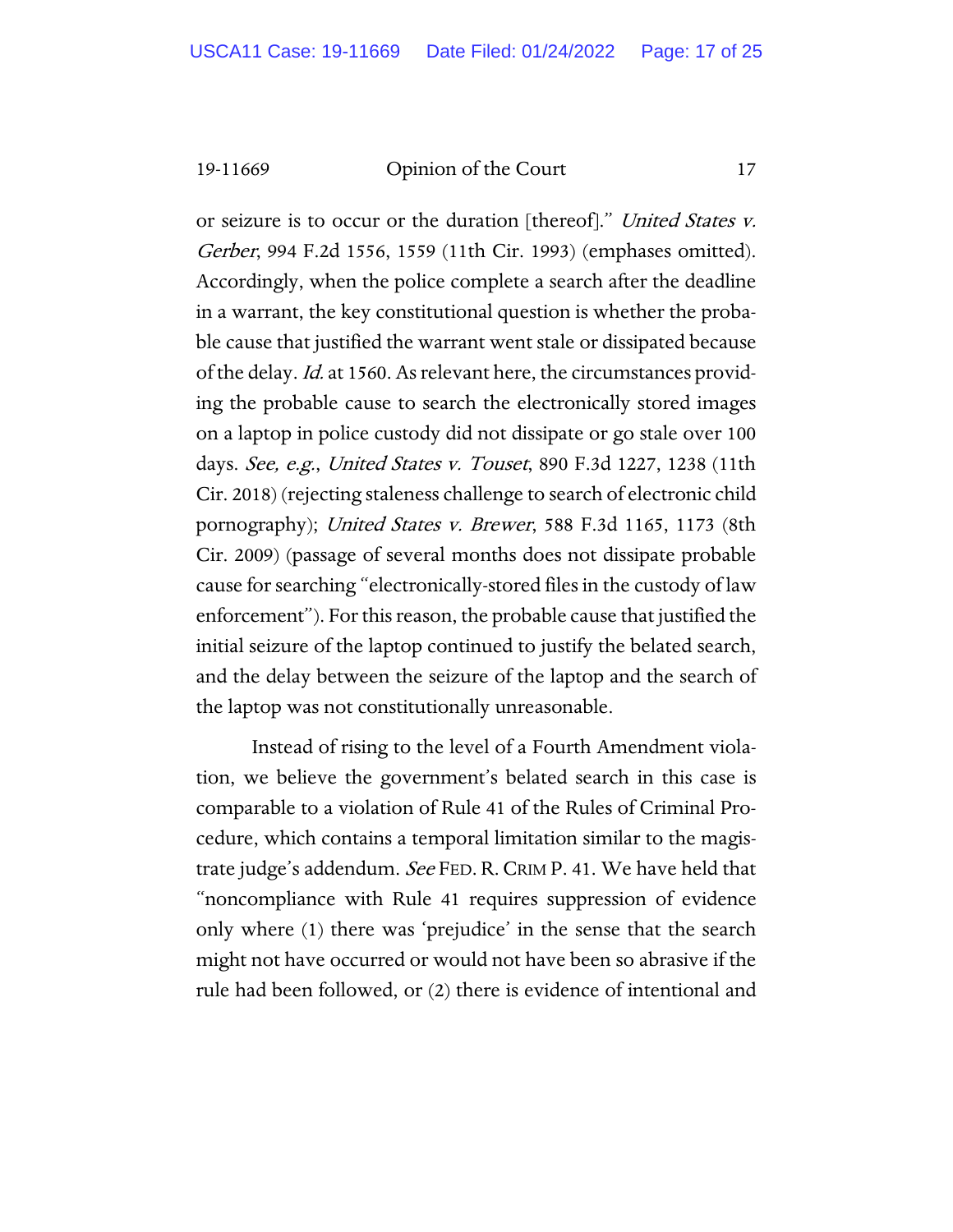deliberate disregard of a provision in the Rule." *Gerber*, 994 F.2d at 1560 (emphases omitted) (quoting United States v. Loyd, 721 F.2d 331, 333 (11th Cir. 1983)).

Applying the same test here, we conclude that suppression is unwarranted. First, Nicholson does not contend that there was prejudice under *Gerber*. The FBI seized the laptop the day after obtaining the warrant. Complying with the addendum would not have stopped the FBI from conducting a digital forensic examination of the laptop nor would it have rendered that examination any less abrasive. Second, there is no evidence of intentional or deliberate disregard for the addendum's temporal limitations. Nicholson acknowledges that the FBI employee in Birmingham who conducted the analysis was simply unaware of the existence or lapse of the sixty-day limitation. In the absence of grounds for suppression under our Rule 41 standard, we conclude that the district court did not err in denying Nicholson's suppression motion as to images found on the laptop.

### 2. The Kentucky Search

Nicholson next argues that evidence resulting from the Kentucky search of the eighteen-wheeler's contents should have been suppressed and that the district court's failure to do so was reversible error. We conclude otherwise.

As an initial matter, the government concedes that the FBI's delay in securing a warrant for the items taken from the Kentucky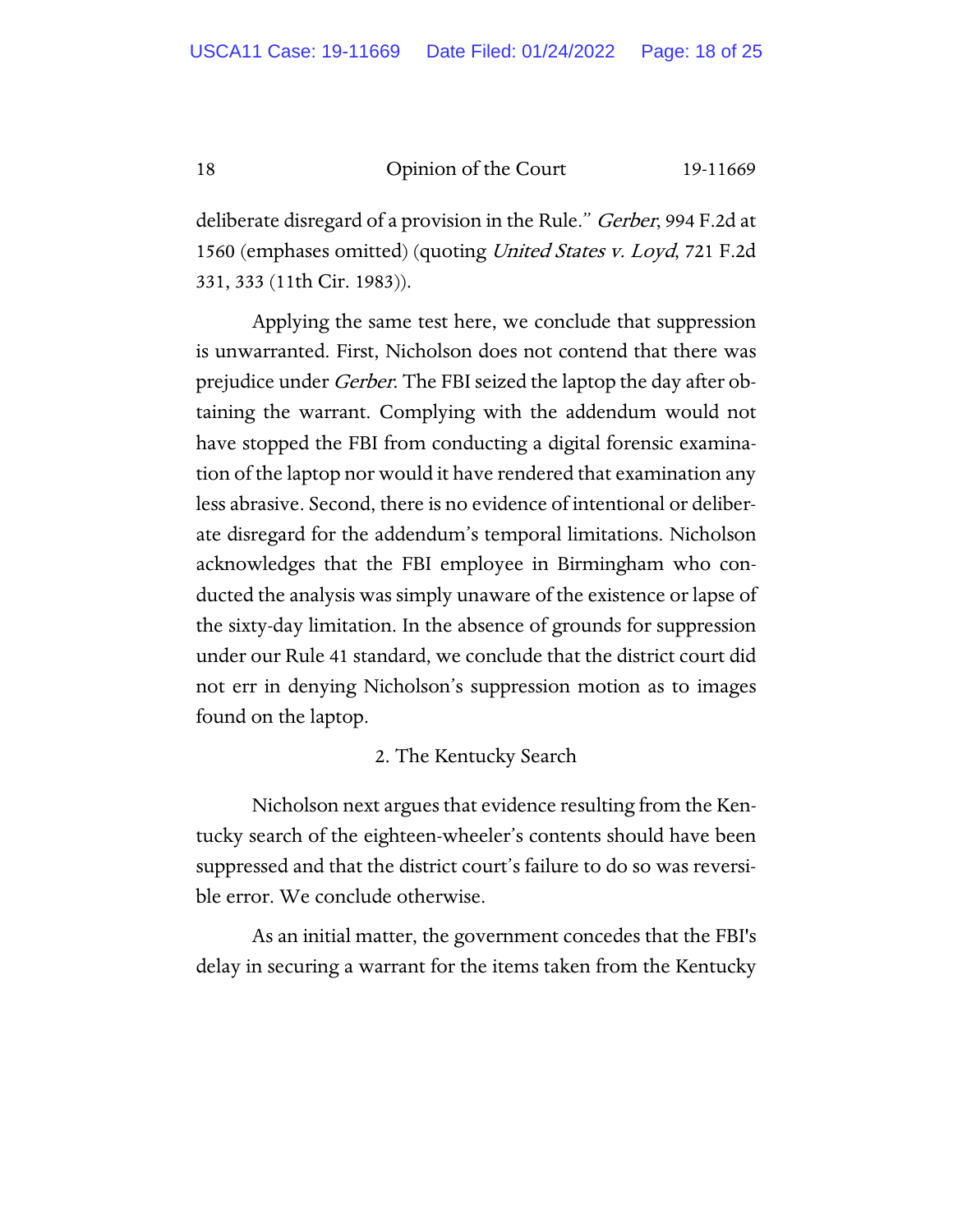truck violated the Fourth Amendment.<sup>[1](#page-18-0)</sup> It is undisputed that the wrecker service refused to release Nicholson's property because it was holding the property for the FBI. See United States v. Ford, 765 F.2d 1088, 1090 (11th Cir. 1985) (Fourth Amendment applies to private parties acting as instrument of the government). The Kentucky police, who arrested Nicholson and removed the girls from his custody, told the wrecker service to keep the property because "the FBI would be there within a [couple of days] to receive" it. Of course, the Kentucky police overestimated the FBI. Instead, the FBI did not think to search the items in the truck until much later and, only then, secured a warrant.

Because the government admits that this months-long, government-directed seizure of Nicholson's property violated the Fourth Amendment, the next question is whether the evidence gathered from the eventual warrant-based search of that property should have been suppressed. Suppression is not a "a necessary consequence of a Fourth Amendment violation." *Herring v.* United States, 555 U.S. 135, 141 (2009). Instead, the rule is that a court cannot admit "evidence resulting from a Fourth Amendment violation, unless an exception applies." United States v. Watkins, 10 F.4th 1179, 1180 (11th Cir. 2021) (en banc).

<span id="page-18-0"></span><sup>&</sup>lt;sup>1</sup> Although the government asserts that Nicholson lacks standing to challenge the search of one item found in the eighteen-wheeler, a camera, we assume without deciding that Nicholson has standing to contest the search. See United States v. Ross, 963 F.3d 1056, 1063 (11th Cir. 2020) (recognizing Fourth Amendment standing as non-jurisdictional).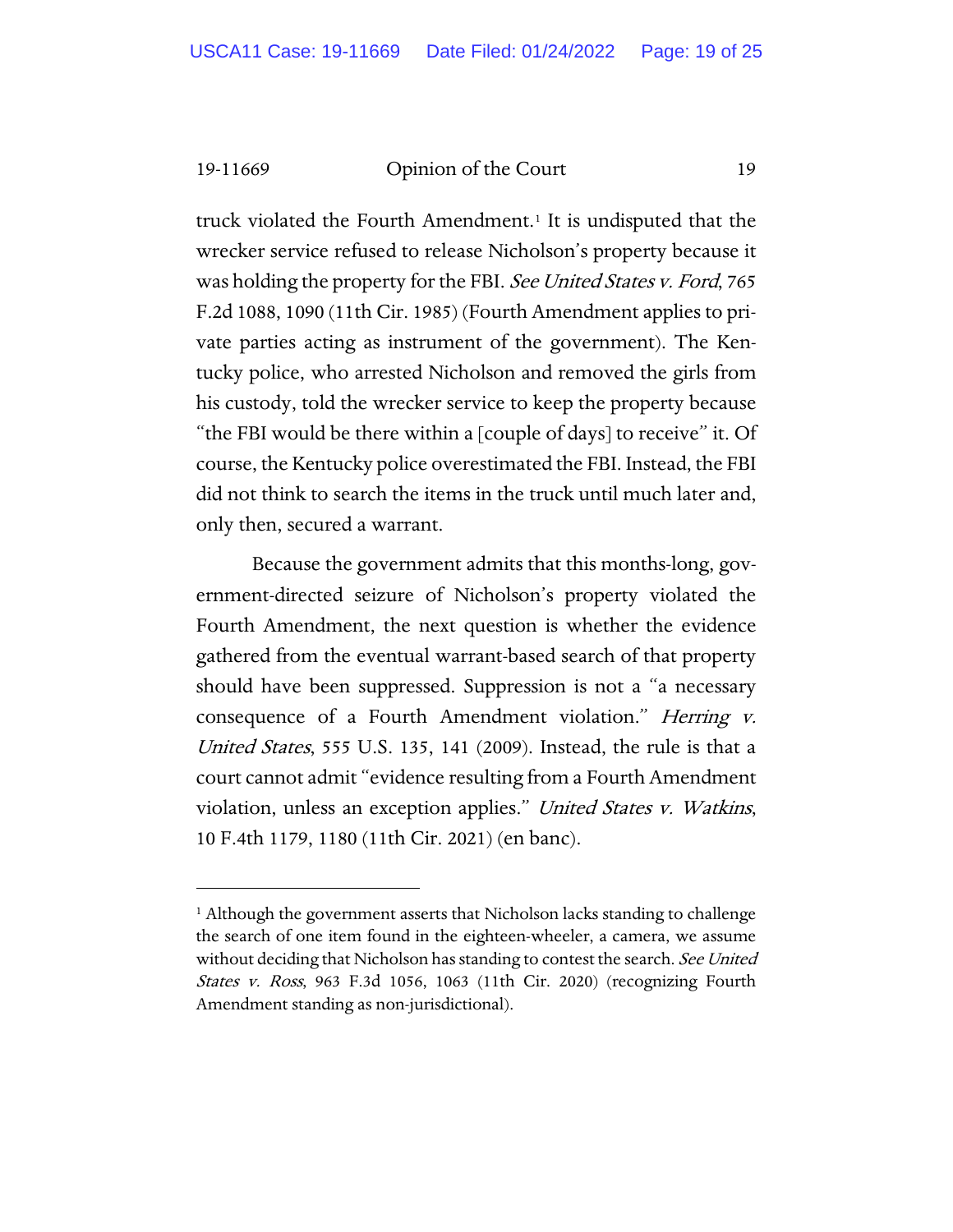Citing *Herring*, the government argues that the "good faith" exception" to the exclusionary rule applies. The exclusionary rule's "sole purpose . . . is to deter future Fourth Amendment violations." Davis v. United States, 564 U.S. 229, 236–37 (2011). And the deterrent value of exclusion corresponds to "the culpability of the law enforcement conduct" in committing the violation. *Herring*, 555 U.S. at 143. "When the police exhibit deliberate, reckless, or grossly negligent disregard for Fourth Amendment rights, the deterrent value of exclusion is strong" enough to warrant exclusion. Davis, 564 U.S. at 238 (quotations omitted). But "[w]here the official action was pursued in complete good faith, . . . the deterrence rationale loses much of its force." United States v. Leon, 468 U.S. 897, 919 (1984) (quoting United States v. Peltier, 422 U.S. 531, 539 (1975)). Accordingly, "[t]o trigger the exclusionary rule, police conduct must be sufficiently deliberate that exclusion can meaningfully deter it, and sufficiently culpable that such deterrence is worth the price paid by the justice system." *Herring*, 555 U.S. at 144. Balancing the benefits of deterrence and the systemic cost of excluding otherwise credible evidence, the Supreme Court has held that merely negligent law enforcement conduct does not justify exclusion. Id.

Nicholson argues that the FBI's conduct here was "the exact type of deliberate, reckless, or grossly negligent" action that the exclusionary rule would deter. We disagree. The government did not deliberately violate Nicholson's rights. The Kentucky police reasonably believed that, having arrested Nicholson on a warrant at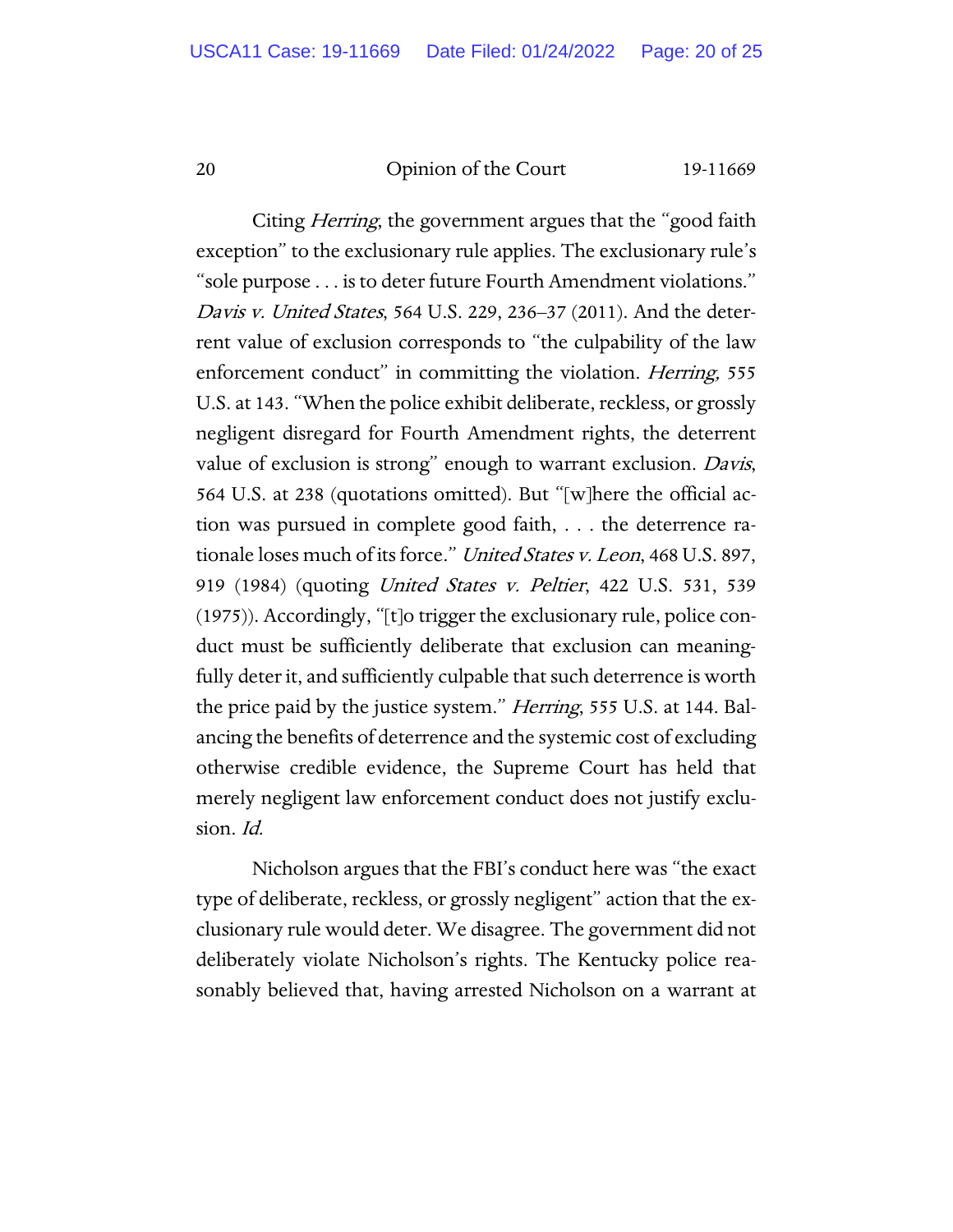the request of the FBI, the FBI would quickly follow-up with a warrant to search the contents of his vehicle. Indeed, any reasonable person would share that belief. The FBI almost certainly had probable cause to search the truck when Nicholson was arrested and obviously had probable cause after the children told them about his sex crimes. But the FBI's investigation was negligent. The FBI did not think to search the truck at the time of the arrest. Later, the FBI did not know that the wrecker service was holding the truck's contents and, when they discovered that it was, did not know the wrecker service was acting on the advice of the Kentucky police. Absent a "systemic error or reckless disregard of constitutional requirements," *id.* at 147, this kind of negligent mistake does not warrant suppression.

For its part, the district court declined to exclude this evidence because it thought the cost of suppression was too high "in a case of this nature involving allegations of sexual abuse of children" and expressly limited its reasoning to "this particular case and this type of crime." Doc. 166 at p. 134. This reasoning, which we are obliged to correct, misunderstands the Supreme Court's case law. The Supreme Court in *Herring* explained that the exclusionary rule and its exceptions weigh the benefits of deterring unconstitutional police conduct and the costs of "letting guilty and possibly dangerous defendants go free." *Herring*, 555 U.S. at 141. But the Court was concerned with general deterrence and system-wide costs, not whether a *particular* police officer would benefit from specific deterrence or whether a *particular* defendant would be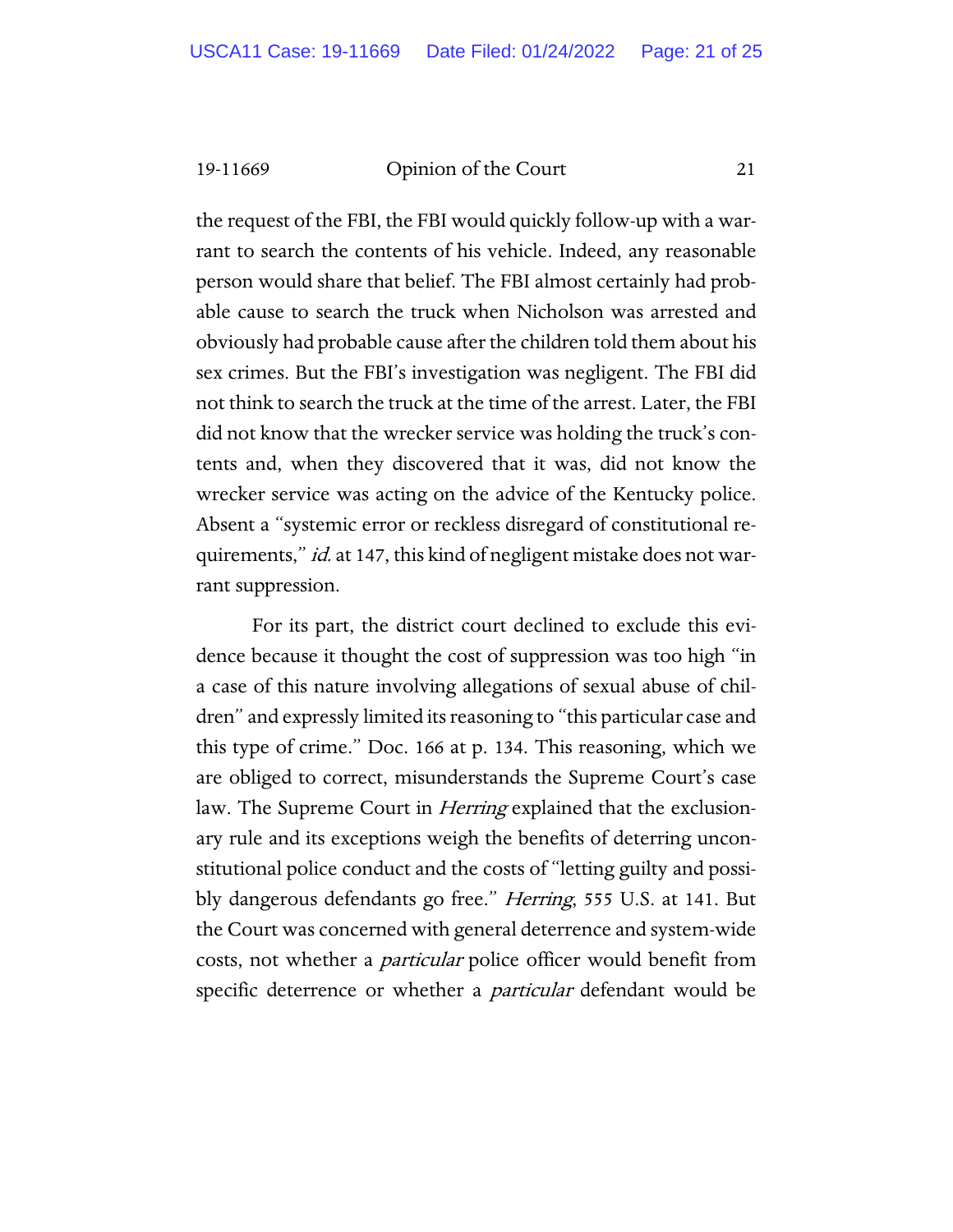costly to release. *Id.* at 142–43 (explaining that the good faith exception as a rule "reflect[s]" and is "justified by" weighing costs and deterrence benefits). Under *Herring*, therefore, when a court concludes that a constitutional violation was caused by a police officer's good faith mistake, "rather than systemic error or reckless disregard of constitutional requirements," id. at 147, the costs of suppressing the evidence necessarily outweigh the benefits. The inverse is also true. And it is true whether the charged crime is murder or jaywalking or something in between.

Finally, even if this evidence should have been suppressed, we believe any error would have been harmless beyond a reasonable doubt under Chapman v. California, 386 U.S. 18 (1967). Constitutional errors in a criminal trial "do not require reversal if they are harmless." United States v. Pon, 963 F.3d 1207, 1227 (11th Cir. 2020) (internal quotation marks omitted) (quoting *United States v.* Roy, 855 F.3d 1133, 1167 (11th Cir. 2017) (en banc)). A constitutional error is harmless when the government proves "beyond a reasonable doubt that the error complained of did not contribute to the verdict obtained." *Id.* (quoting *Chapman*, 386 U.S. at 22). "To say that an error did not contribute to the verdict is . . . to find that error unimportant in relation to everything else the jury considered on the issue in question, as revealed in the record." Yates v. Evatt, 500 U.S. 391, 403 (1991).

Two pieces of evidence were found in the truck: (1) a camera with child pornography and (2) sex toys and similar paraphernalia. Nicholson argues that the images found on the camera were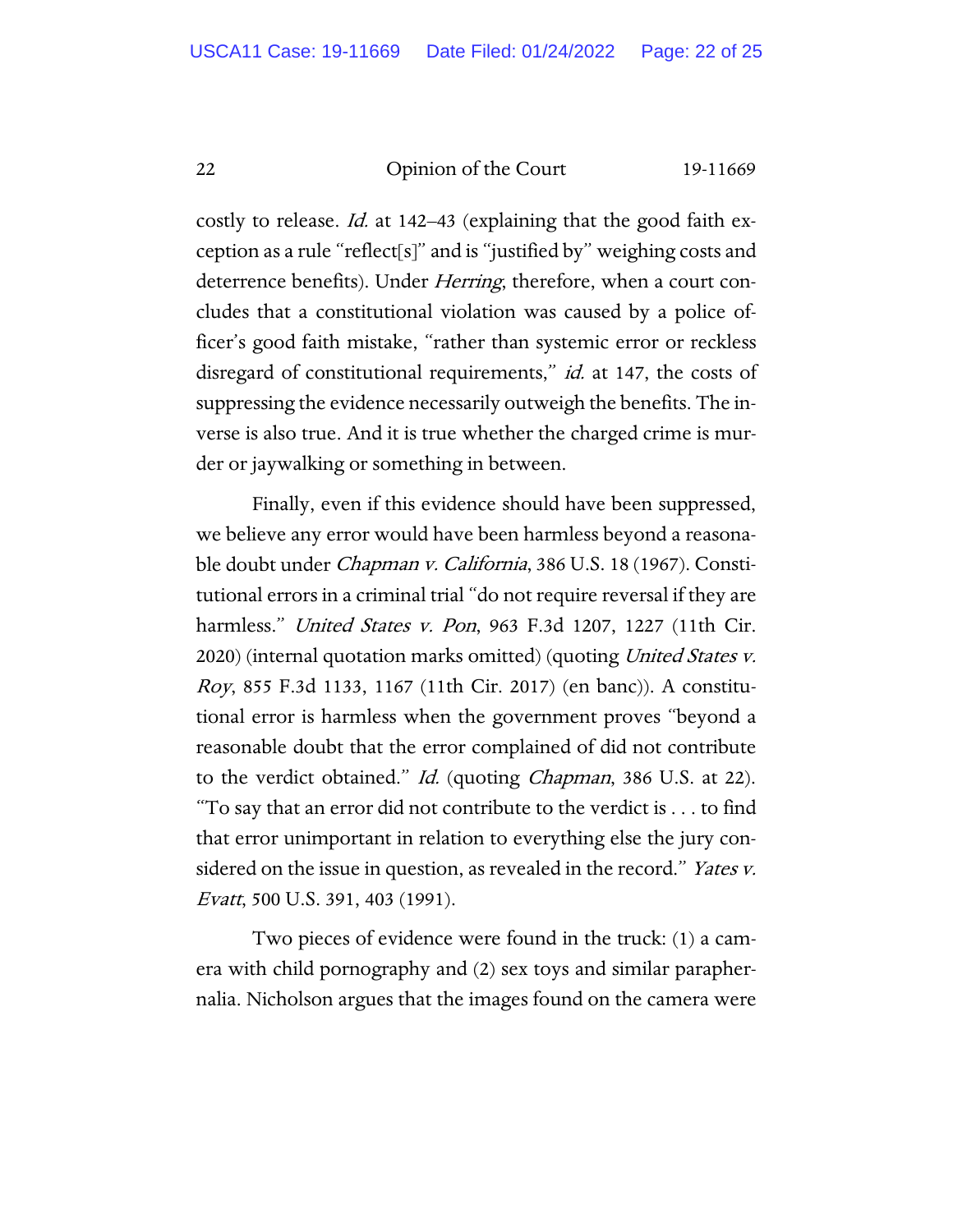prejudicial because they formed the basis of Count Four. He argues that he was prejudiced by the admission of the sex toys and related paraphernalia because these items supported the government's position that he took JF and KM across state lines for sex-related purposes.

Even so, we think the admission of this evidence was harmless. Count Four charged the transportation of child pornography via the camera and the laptop. As discussed above, the district court did not err in refusing to suppress images of child pornography found on the laptop. So, even if the images found on the camera had been suppressed, the jury would still have been presented with overwhelming evidence of Nicholson's guilt as to Count Four based on images on the laptop's hard drive. Likewise, there was overwhelming evidence that Nicholson had sexual relations with KM and JF before the trip, and KM testified extensively about their relations during the trip. Having reviewed the entirety of the record, we are firmly convinced that the jury would have returned the same verdict even if this evidence had been excluded.

### C. The District Court Did Not Abuse Its Discretion in Denying a Mistrial.

Lastly, Nicholson argues that the district court abused its discretion by denying his request for a mistrial based on the admission and publication of the government's exhibits three through eight, which contained six images of KM and JF. We disagree.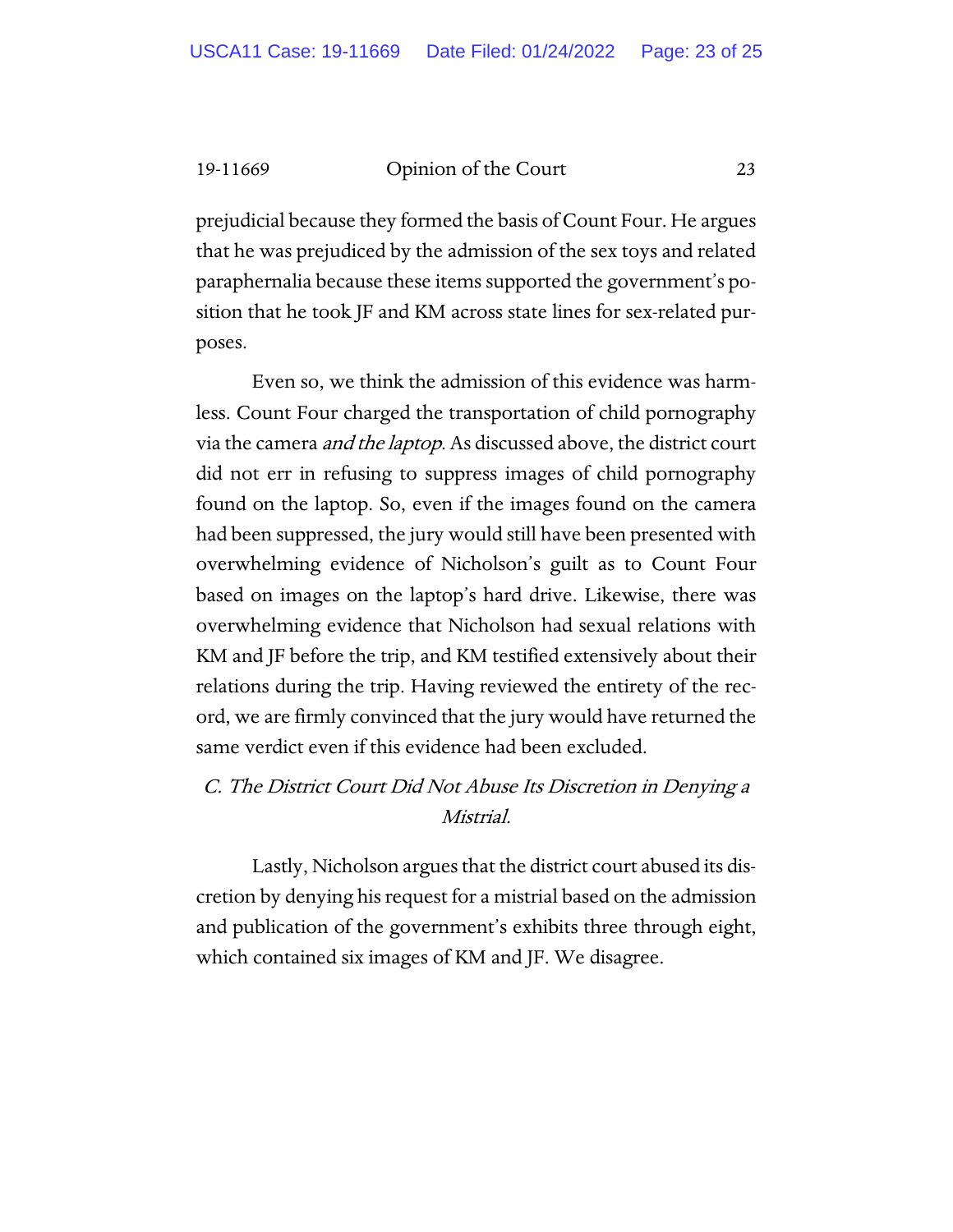A defendant is entitled to a mistrial only upon a showing of substantial prejudice, and we review a district court's denial of a mistrial for abuse of discretion. United States v. Chastain, 198 F.3d 1338, 1351–52 (11th Cir. 1999). Substantial prejudice "occurs when there is a reasonable probability that, but for the alleged error, the outcome of the trial would have been different." United States v. Capers, 708 F.3d 1286, 1298 (11th Cir. 2013) (cleaned up) (quoting United States v. Newsome, 475 F.3d 1221, 1227 (11th Cir. 2007)). When a defendant's motion arises out of the admission and later exclusion of evidence, "[a]n instruction to disregard evidence withdrawn from the jury is sufficient grounds for an appellate court to uphold a trial court's denial of a motion for mistrial unless the evidence is so highly prejudicial as to be incurable by the trial court's admonition." United States v. Slocum, 708 F.2d 587, 598 (11th Cir. 1983). Factors relevant to our consideration of whether evidence creates incurable prejudice include the way the court gives a curative instruction and the existence of other evidence in support of a conviction. Id.

As evidence of the nature and history of Nicholson's relationship with the victims, the prosecution sought to admit six images discovered in the unallocated space of the camera recovered from Nicholson's eighteen-wheeler and maintained by the Kentucky wrecker service. These images were discovered by Nicholson's computer expert (perhaps unsurprisingly given its other blunders, the FBI had failed to search the camera's unallocated space), and Nicholson argued that they were barred from being admitted